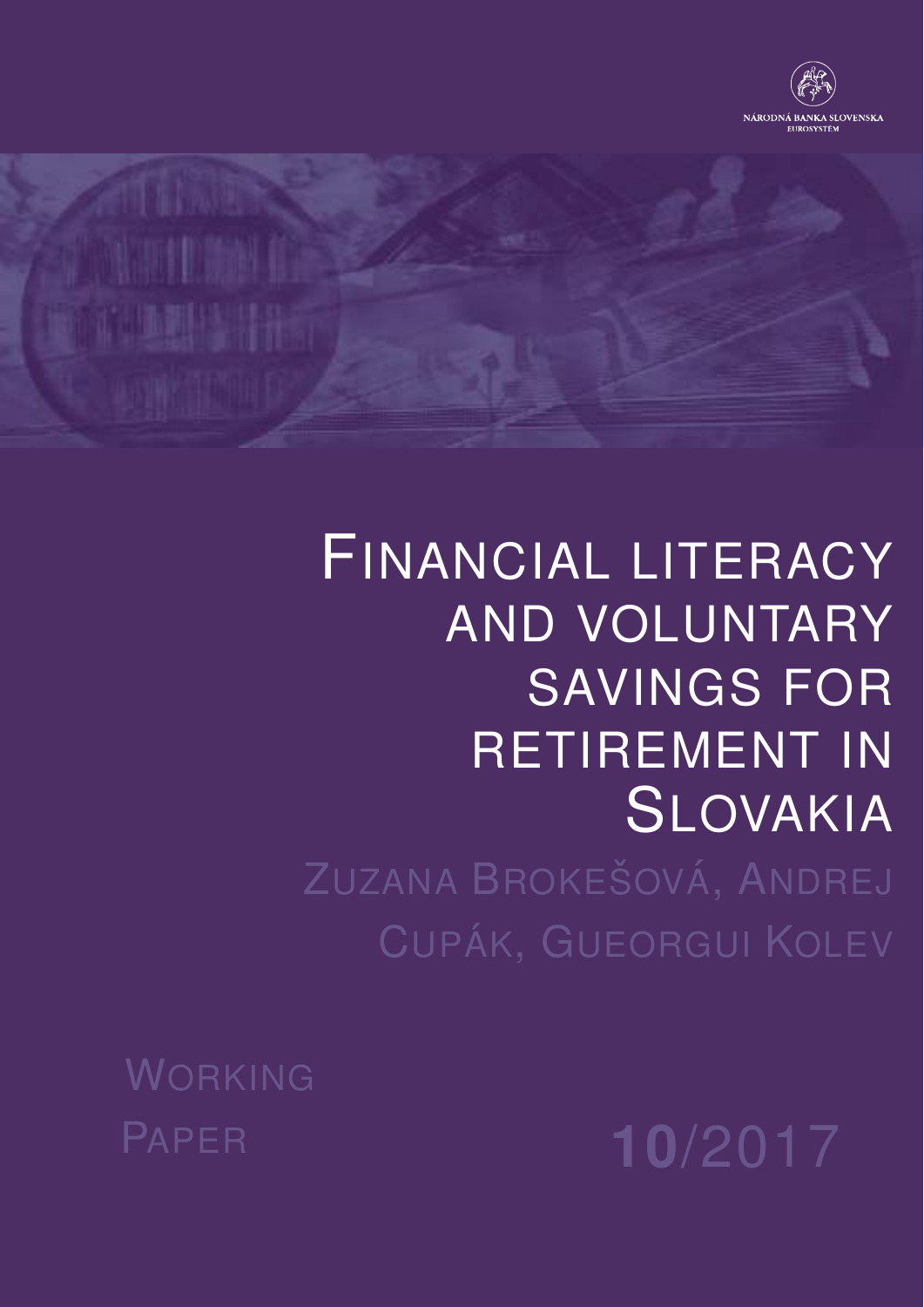

© National Bank of Slovakia www.nbs.sk Imricha Karvaša 1 813 25 Bratislva

research@nbs.sk

November 2017

ISSN 1337-5830

The views and results presented in this paper are those of the authors and do not necessarily represent the official opinions of the National Bank of Slovakia or the Eurosystem.

All rights reserved.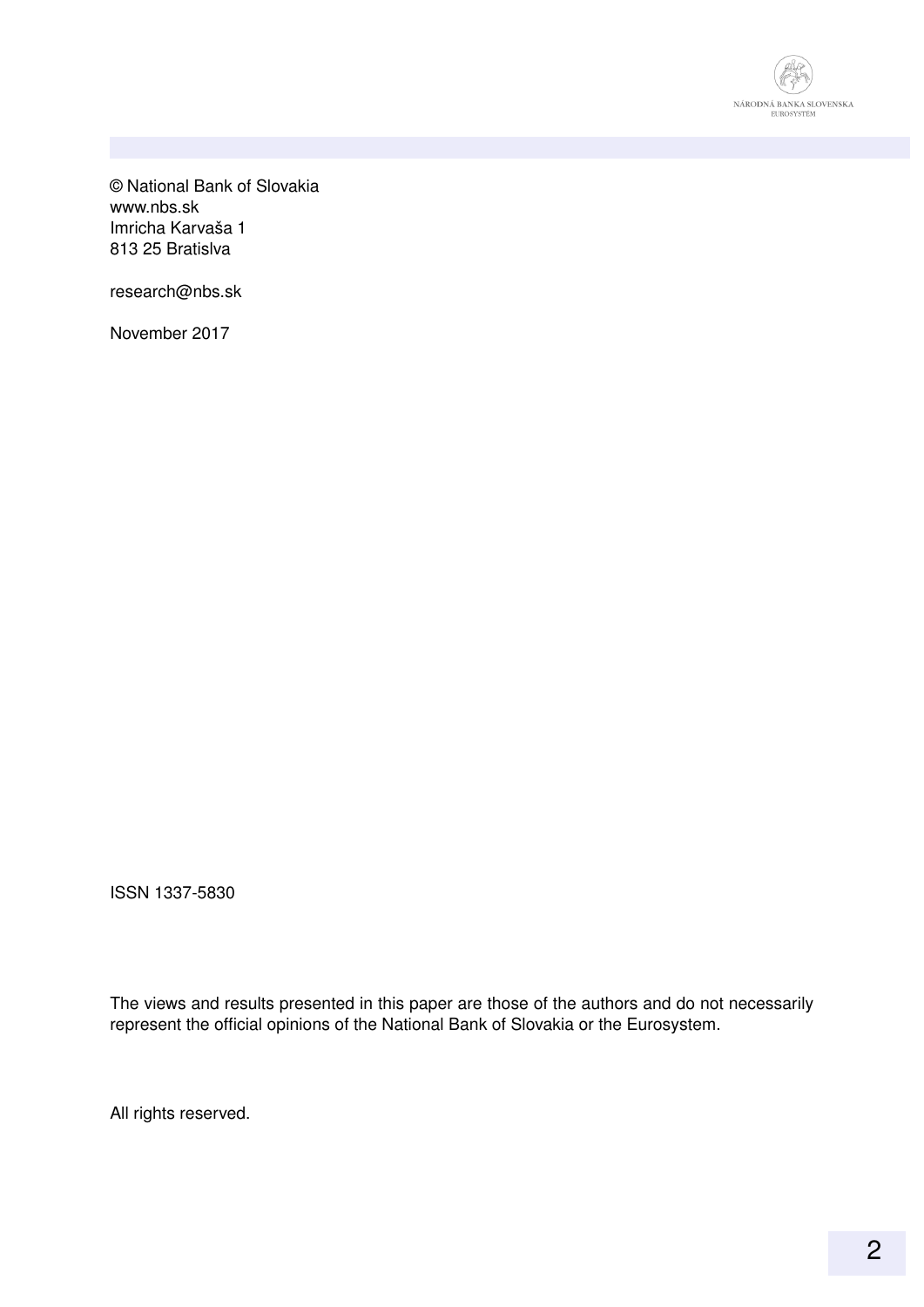

### Financial literacy and voluntary savings for retirement in Slovakia<sup>[1](#page-2-0)</sup>

#### Working paper NBS

Zuzana Brokešová, Andrej Cupák, Gueorgui Kolev<sup>[2](#page-2-1)</sup>

#### Abstract

We utilise recent Household Finance and Consumption Survey microdata to report first causal effects of financial literacy on voluntary private pension schemes participation for Slovakia. Savings for retirement in the supplementary pension schemes are positively associated with financial literacy after controlling for a set of relevant socio-economic variables. One additional correctly answered financial literacy question leads to a 6 percentage points increase in the probability of having a voluntary pension savings plan in our ordinary least squares estimates. The causal impact of financial literacy increases to 16 percentage points when we address potential endogeneity problem by novel to the literature instrumental variables. Interestingly, we find less significant effects of financial literacy on the probability of individuals having employer-supported private pension savings plans. Our findings inform policy and suggest how policymakers can promote the voluntary retirement savings behaviour of individuals in Slovakia and in other Central and Eastern European countries in times of decreasing benefits of state pensions.

JEL classification: D14; D91; I2.

Key words: Financial literacy; Retirement savings; Survey data; Endogeneity; Instrumental variables; Slovakia.

Downloadable at http://www.nbs.sk/en/publications-issued-by-the-nbs/research-publications

<span id="page-2-0"></span><sup>&</sup>lt;sup>1</sup>We thank the National Bank of Slovakia for granting access to the Household Finance and Consumption Survey data. We thank participants of the National Bank of Slovakia research seminar in Bratislava, and the HFCS-CESEE Workshop of the Austrian Central Bank in Vienna for their useful suggestions and comments. For helpful comments, we are also grateful to Martin Šuster, Pavel Gertler, and Zuzana Fungáčová. Zuzana Brokešová acknowledges support from the research grant No. 1/0849/15 and the research grant No. 1/0431/14 provided by the Ministry of Education, Science, Research and Sport of the Slovak Republic.

<span id="page-2-1"></span> ${}^{2}$ Zuzana Brokešová, University of Economics in Bratislava (zuzana.brokesova@euba.sk); Andrej Cupák, National Bank of Slovakia (andrej.cupak@nbs.sk); Gueorgui Kolev, Middlesex University London (G.Kolev@mdx.ac.uk).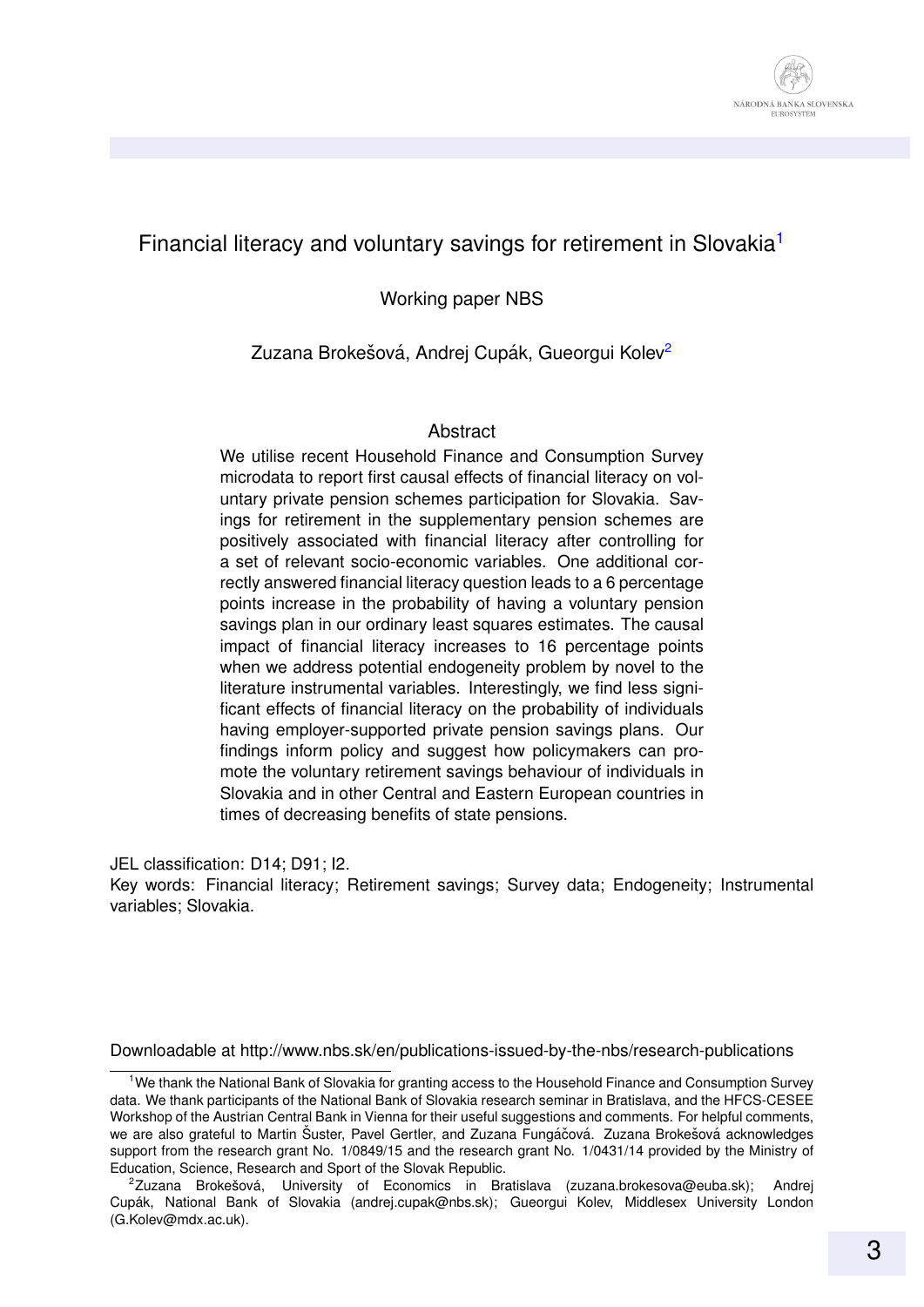### **NON-TECHNICAL SUMMARY**

The adverse development of demography has been challenging traditional conservative pension systems in many developed and transition countries, including Slovakia. As a reaction, reforms of pension systems have been launched by adopting more liberal schemes, in which complete or partial responsibility for old age well-being is transferred onto individuals. However, even after two decades of existence of the private pension savings schemes, the participation rates in Slovakia have remained rather low.

Accumulating sufficient wealth for retirement is among the most challenging decisions in personal finance. Previous research has identified a variety of socio-economic factors determining active retirement savings decisions including, for example, income, age, education, marital and employment status, and other factors. However, making sound financial decisions and achieving optimal outcomes in personal finance including accumulation of sufficient wealth for retirement also requires adequate levels of financial literacy as shown in the extant literature.

Whereas the results of recent descriptive studies on financial literacy document considerably lower levels of financial knowledge of individuals in Central and Eastern European countries compared to more developed Western European countries, its effect on the financial decisionmaking of households and individuals has not been well documented in the empirical literature yet. This paper contributes to this domain by utilising the recent Slovak Household Finance and Consumption Survey data from 2014. First, we study heterogeneity in financial literacy across non-retired individuals in Slovakia. However, our ultimate goal is to estimate the link between financial literacy of individuals and participation in the voluntary retirement savings schemes, controlling for a large set of other relevant socio-economic variables. To do so, we first estimate linear probability models. Then, we estimate the causal link by the instrumental variable approach and employ novel to the literature instrumental variables.

Our data demonstrate that financial literacy in Slovakia is quite low compared to other developed countries as only 17% of the non-retired respondents were able to answer all questions asked in the survey correctly. While respondents were able to correctly answer questions on interest rates, inflation, and diversification, they struggled to understand the concept of riskiness. The lowest financial literacy is observed among low-educated, low-income and unemployed respondents.

We also show that the extensive margin of retirement savings in the supplementary pension schemes is fairly low in Slovakia. Only 16% of the non-retired respondents participate in the supplementary savings schemes on their own, while 19% of the non-retired individuals have employer-supported private pension savings plans.

The results of our multivariate analysis show a positive and statistically significant association between financial literacy and participation of individuals in the voluntary retirement savings schemes, controlling for relevant socio-economic factors impacting financial behaviour in general. Higher financial literacy (measured in several ways) increases an individual's propensity to save in the supplementary pension schemes by 6 to 10 percentage points when individuals save in the schemes purely on their own. The effect is smaller and in some cases not even significant, when individuals participate in the employer-supported private pension savings schemes.

The effect of financial literacy strengthens after addressing the potential endogeneity problem of financial literacy. To do so, we employ novel to the literature instrumental variables which have not been used in the previous literature. Our two instrumental variables, which are assessments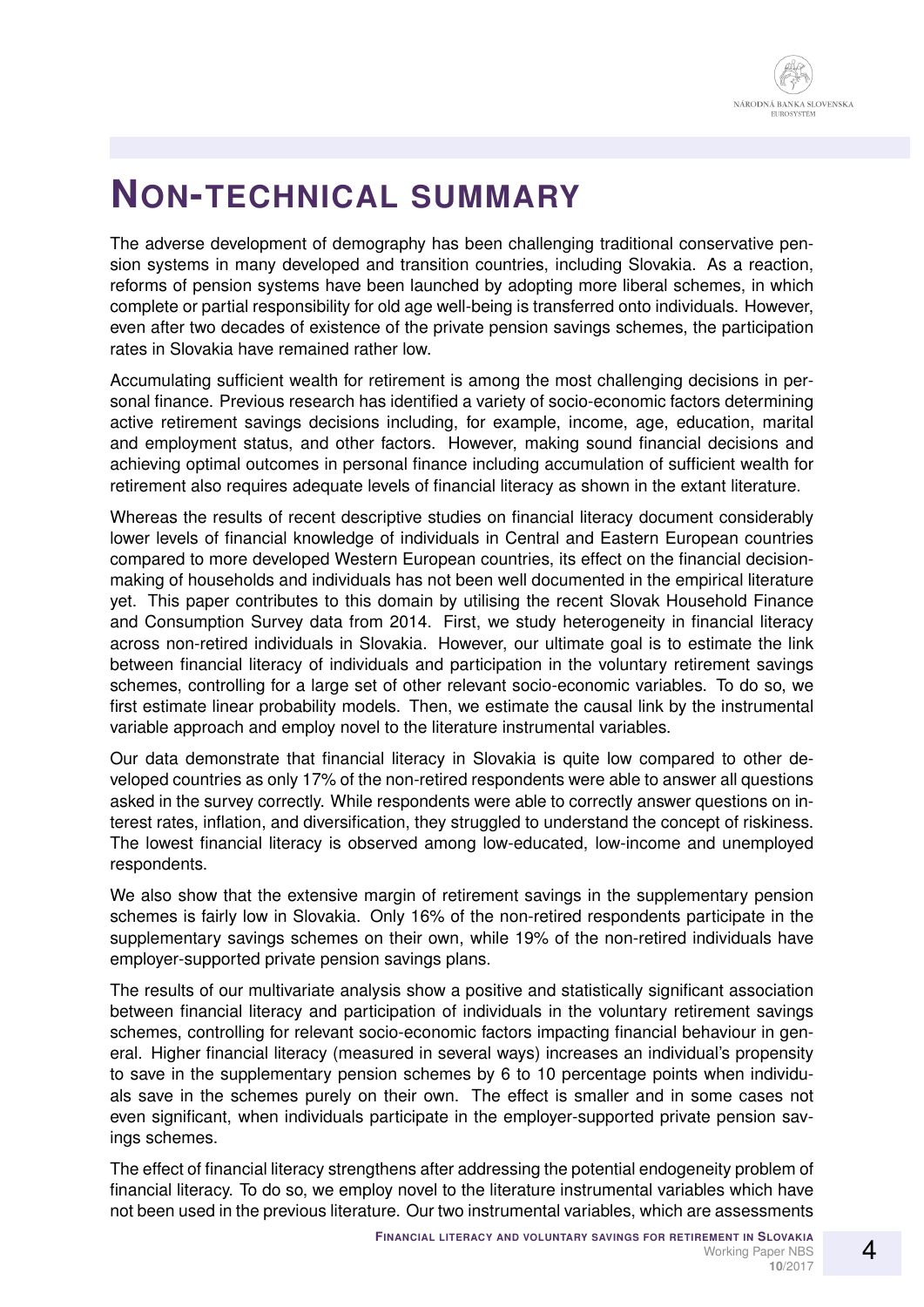of interviewers on the survey outcomes, are the ability of individuals to understand financial questions in the survey, and the ability of individuals to convert monetary values from Slovak crowns to euros, which turn out to be highly correlated with the level of financial literacy. The robustness of our results has been checked by estimating the relationship on different age sub-samples.

The ambition of shifting responsibility for retirement well-being to individuals is a long-term challenge. Encouraging individuals towards desired financial behavior presents a difficult task for policymakers. Our results can help policymakers in their efforts to promote voluntary retirement savings behaviour of individuals in Slovakia and also in other Central and Eastern European countries in times of decreasing benefits of state pensions.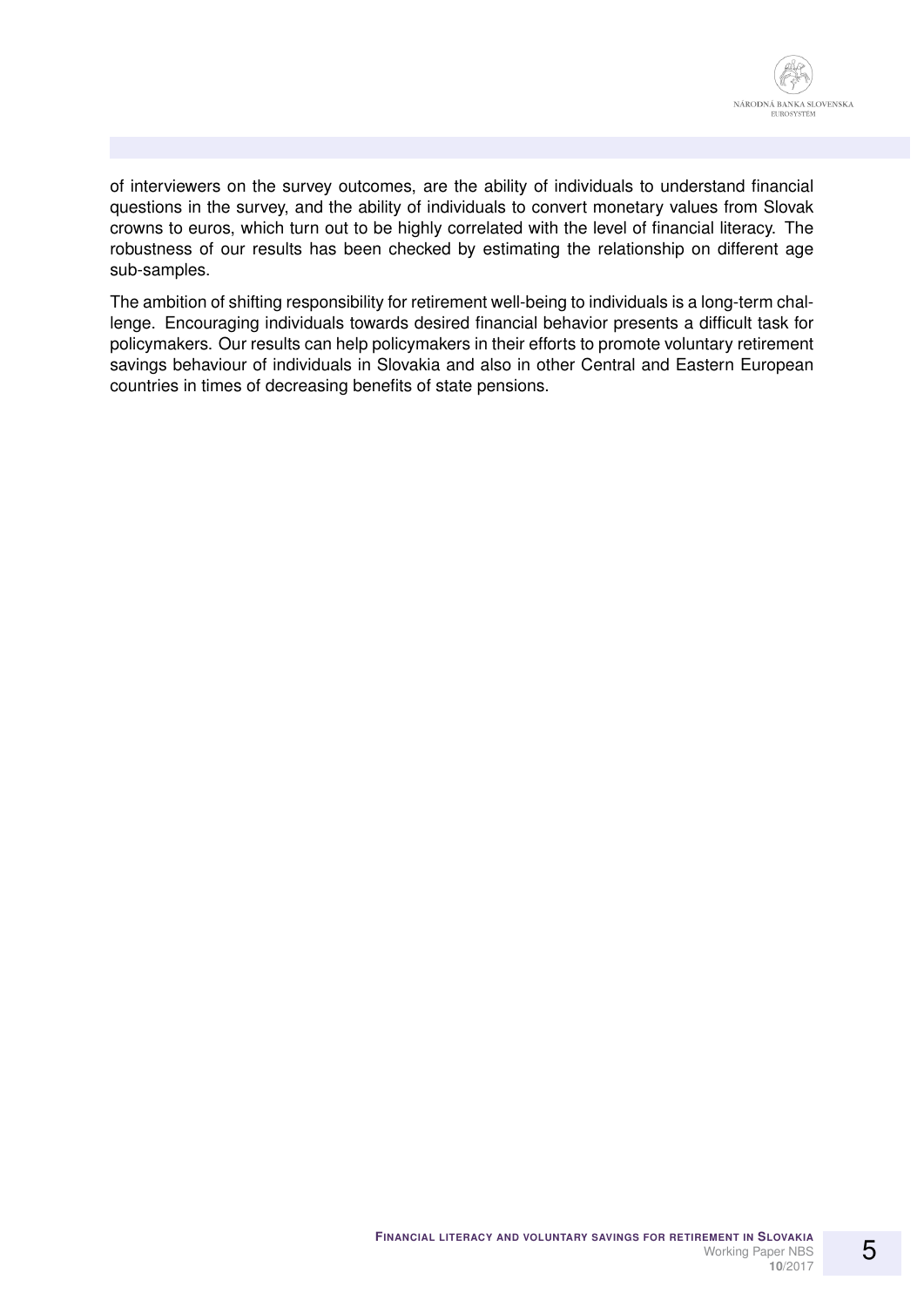# **1. INTRODUCTION**

The post-productive age period represents a substantial part of an individual's life in the majority of developed countries, where retirees on average spend around two decades in their retirement [\(OECD,](#page-22-0) [2015\)](#page-22-0). Moreover, life expectancy is estimated to increase further in the future. Increasing longevity along with decreasing fertility will likely challenge the sustainability of unfunded pay-as-you-go (PAYG) pension systems in the majority of developed economies (e.g. [Aslanyan,](#page-20-0) [2014\)](#page-20-0). Due to the reduced benefits of state pensions, wealth accumulation for retirement in private pension schemes is of increasing importance.<sup>[3](#page-5-0)</sup>

Shifting the responsibility for retirement well-being to individuals presents a long-term challenge and a difficult task for policymakers. Voluntary saving in supplementary private pension schemes has been a relatively new concept for individuals in the majority of Central and Eastern European (CEE) countries. In the case of Slovakia, even after two decades of its existence, participation rates of individuals in this pillar have remained rather low.[4](#page-5-1) Better understanding of determinants of the individuals' participation in such schemes based on a microdata analysis is therefore essential.

Extant literature has identified financial literacy as an important factor impacting personal finance and wealth accumulation in general, and individual pension savings behaviour in particular. In this article we study what determines individuals' private pension savings schemes participation in Slovakia. Following leads from the extant literature, which does not cover CEE countries, we pay particular attention to the importance of financial literacy. To do so, we utilise recent Household Finance and Consumption Survey microdata specifically assembled by the National Bank of Slovakia to answer questions such as the ones we are addressing in this article.

We are the first study to harness survey paradata to generate instrumental variables (IVs) for financial literacy due to its endogeneity as shown in the literature. Researchers in the previous studies have instrumented financial literacy mostly by financial experience and education of relatives/peers, education in the field of economics or finance, or total number of universities/schools per region (see [Lusardi and Mitchell,](#page-22-1) [2014,](#page-22-1) for a comprehensive overview). We instrument the financial literacy of survey respondents with interviewers' assessments of respondents' abilities to understand financial questions in the survey and with interviewers' assessments of respondents' abilities to translate monetary values from Slovak crowns to recently introduced euros.<sup>[5](#page-5-2)</sup> Particularly, the second instrument is relevant for the Slovak case, as many households acquired their assets prior to 2009, when the Euro was launched as a new currency and still tend to express values in the former currency. We show that individuals with lower levels of financial literacy have a worse ability to make such conversion as well as to understand questions in the survey.

Our IVs are mostly designed to deal with measurement error biases. Measurement error is the most important econometric problem marring the causal estimates of the impact of financial literacy on pension savings behaviour [\(Lusardi and Mitchell,](#page-22-1) [2014\)](#page-22-1). Studies using instrumental variables techniques to estimate the effect of financial literacy on outcomes such as pension

<span id="page-5-1"></span><span id="page-5-0"></span> $3R$ eforming pensions in developing and transition countries is comprehensively reviewed by [Hujo](#page-21-0) [\(2014\)](#page-21-0).

<sup>4</sup>As a reaction, Slovak government carried out another pension reform in 2005 by introducing a mandatory second pillar – the occupational pension scheme because of the deficit of the public pay-as-you-go system. We describe the Slovak pension system in more detail in Appendix [A.](#page-23-0)

<span id="page-5-2"></span><sup>&</sup>lt;sup>5</sup>In fact, we are aware of only one particular study recently conducted by [Crossley et al.](#page-21-1) [\(2017\)](#page-21-1) suggesting using interviewers' paradata to correct for bias in financial literacy in surveys, however, not in the instrumental variable framework.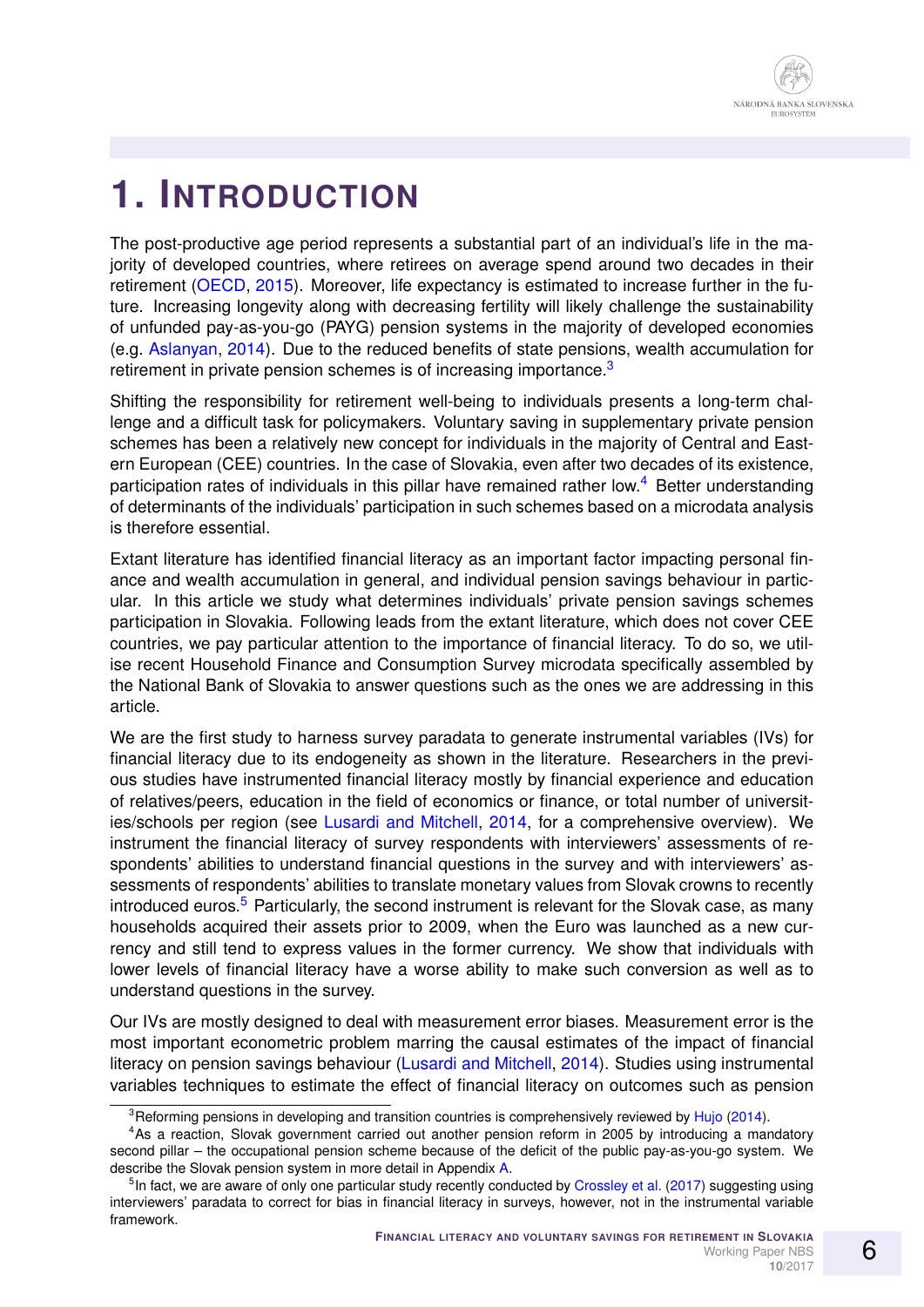savings observe that the IV estimates of the effect of financial literacy are typically much larger than the ordinary least squares (OLS) estimates. In regressions estimating the impact of financial literacy on outcomes such as pension savings decisions, there are broadly speaking three types of potential endogeneity each leading to its own bias with a *different* sign. Measurement error in financial literacy leads to attenuation bias (bias toward 0) in the OLS estimates of the effects of financial literacy on behaviours and outcomes. Reverse causality running from outcomes to financial literacy, e.g., people making more (and presumably better) financial decisions acquiring more financial literacy, would lead OLS regressions to *overstate* the causal effect of financial literacy. Omitted variables that are positively correlated with both financial literacy and outcomes would similarly lead to *upward* bias in the estimates. Observing that IV estimates are typically much larger compared to OLS estimates puts forward measurement error as the major culprit for bias in OLS regressions.

Our data demonstrate that only 17% of the non-retired adult individuals can correctly answer all financial literacy questions asked in the survey. While respondents generally understand the concepts of interest rates, inflation, and portfolio diversification, they mostly struggle with the question on riskiness. The lowest levels of financial literacy can be observed among lowincome, unemployed and old-aged respondents. In the same sample, 16% and 19% of individuals voluntarily save for their retirement in the supplementary private pension schemes without and with employers' contributions, respectively.

Saving for retirement in the supplementary pension schemes is positively related to the individual's financial literacy after controlling for a set of relevant socio-economic variables. One additional correctly answered financial literacy question (equal to roughly one standard deviation increase, the standard deviation of our financial literacy score measuring the total number of correctly answered question is equal to 0.86) leads to a 6 percentage points increase in the probability of having a voluntary pension savings plan without employers' contributions in our ordinary least squares estimates. The causal impact of financial literacy increases to 16 percentage points when we address potential endogeneity by novel to the literature instrumental variables in our instrumental variable regressions. The positive and statistically significant causal impacts of financial literacy on voluntary retirement savings schemes participation of individuals is robust to estimations using different age sub-samples and also to different specifications of financial literacy. Interestingly, we find weaker effects of financial literacy on the probability of having a private pension savings plan when individuals are motivated to save in such schemes by employers' contributions.

<span id="page-6-0"></span>Our study is the first to report the causal effects of financial literacy on voluntary pension scheme participation rates for a CEE country. Our findings inform policy and suggest how policymakers can promote the voluntary retirement saving behaviour of individuals in Slovakia and in CEE countries. The rest of the paper unfolds as follows. Previous literature is summarised in Section [2.](#page-6-0) Section [3](#page-8-0) offers a description of the microdata employed including the measure of financial literacy and its distribution across individuals. In Section [4,](#page-12-0) econometric estimation and empirical results are presented while the last, Section [5,](#page-18-0) concludes and discusses policy implications.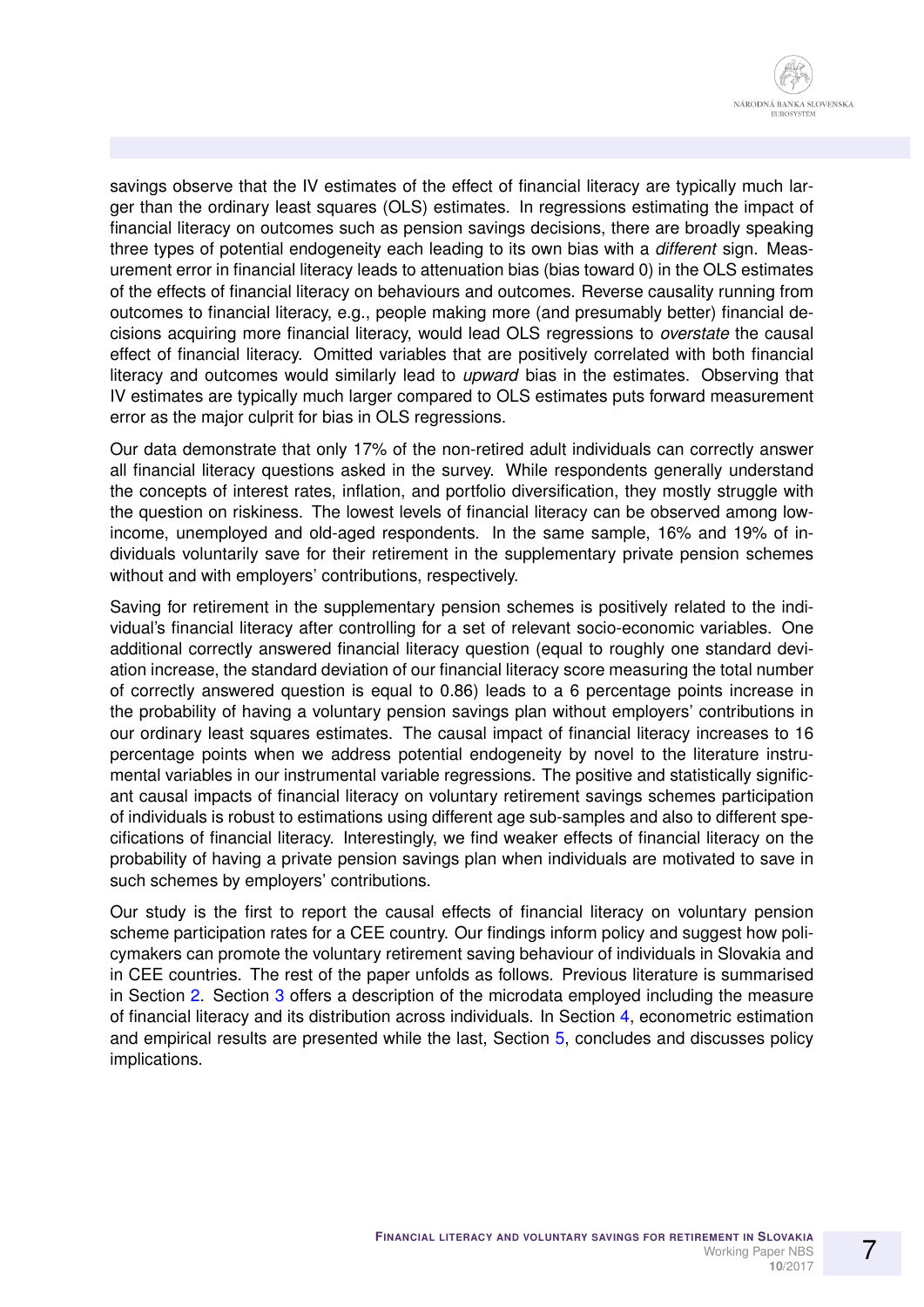# **2. PREVIOUS LITERATURE**

Besides standard socio-economic factors important for the life-cycle profiles of wealth such as age, education, income, or labour status<sup>[6](#page-7-0)</sup>, financial literacy has been shown in the literature as an important ingredient of informed choices and sound financial behaviour of households and individuals. For example, the causal impact of financial literacy on household wealth accumulation has been shown by [Behrman et al.](#page-20-1) [\(2012\)](#page-20-1). Researchers have also shown that financial literacy and exposure to financial education or training is positively associated with retirement saving and planning (e.g. [Lusardi and Mitchell,](#page-22-2) [2007;](#page-22-2) [Bernheim and Garrett,](#page-20-2) [2003;](#page-20-2) [Banks,](#page-20-3) [2010;](#page-20-3) [Van Rooij et al.,](#page-22-3) [2012;](#page-22-3) [Brown and Weisbenner,](#page-20-4) [2014\)](#page-20-4). In another stream of the literature [Cardak and Wilkins](#page-21-2) [\(2009\)](#page-21-2), [Christelis et al.](#page-21-3) [\(2010\)](#page-21-3), [Van Rooij et al.](#page-22-4) [\(2011\)](#page-22-4), or [Guiso and](#page-21-4) [Viviano](#page-21-4) [\(2015\)](#page-21-4) study the importance of financial literacy and cognitive abilities in stock market participation and risky asset holdings. Furthermore, [Gaudecker](#page-21-5) [\(2015\)](#page-21-5) shows that financially literate households and investors tend to have better diversified portfolios and suffer smaller loses from underdiversification. Regarding the debt side, borrowers with poor financial literacy tend to hold higher shares of high cost credit compared to more literate borrowers (e.g. [Disney](#page-21-6) [and Gathergood,](#page-21-6) [2013\)](#page-21-6).<sup>[7](#page-7-1)</sup>

One could argue that financial advisors could substitute for the financial literacy. However, research shows that individuals with low financial literacy are less likely to consult with financial intermediaries. Financial advisors can be biased and can have conflicting goals imperfectly aligned with, or outright orthogonal to the investors' interests [\(Carmel et al.,](#page-21-7) [2015\)](#page-21-7). Therefore, a certain level of financial knowledge of individuals is necessary even in the presence of financial advisors (e.g. [Van Rooij et al.,](#page-22-3) [2012;](#page-22-3) [Guiso and Viviano,](#page-21-4) [2015\)](#page-21-4).

There are substantial differences in the level of financial literacy and pension systems across countries (e.g. [Atkinson and Messy,](#page-20-5) [2011;](#page-20-5) [Lusardi and Mitchell,](#page-22-5) [2011b;](#page-22-5) [Badarinza et al.,](#page-20-6) [2016\)](#page-20-6). The link between financial knowledge and active retirement saving behaviour of individuals has been explicitly studied in a few empirical studies. Existing literature supports the hypothesis that a higher level of financial literacy is associated with a higher propensity to save or plan for retirement (see Figure [1\)](#page-8-1). This relationship is stronger in countries with limited public pension systems compared to countries with extensive public pension systems. This pattern can be partially explained by [Jappelli and Padula'](#page-21-8)s [\(2013\)](#page-21-8) human capital model for financial literacy arguing that individuals in countries with an extensive social security system might have little incentive to invest in developing their financial literacy. This can translate to lower levels of voluntary retirement saving.

Whereas the link between financial literacy and retirement savings has been predominantly analysed in regions of North and South America, West and South Europe, or Australia, the relationship has not been widely studied for CEE countries using representative microdata yet. In fact, we are aware of only one particular study conducted by [Beckmann](#page-20-7) [\(2013\)](#page-20-7) for Romania analysing household saving behaviour (including some aspects of retirement savings) with respect to financial literacy. This presents a significant omission in the literature, as the CEE households and individuals as well as economic environments of these countries differ in many aspects from those of the more developed countries, including general level of income and savings, quality of education, demographic situation, or development of pension systems.

<span id="page-7-0"></span><sup>&</sup>lt;sup>6</sup>A non-exhaustive list of examples include [Bernheim et al.](#page-20-8) [\(2001\)](#page-21-9), [Browning and Crossley](#page-21-9) (2001), or [Ameriks](#page-20-9) [et al.](#page-20-9) [\(2003\)](#page-20-9).

<span id="page-7-1"></span> $7$ For an interested reader, the importance of financial literacy and education in consumers' financial decisions is comprehensively reviewed by [Campbell](#page-21-10) [\(2006\)](#page-21-10), [Fernandes et al.](#page-21-11) [\(2014\)](#page-21-11), [Jappelli](#page-21-12) [\(2010\)](#page-21-12) and [Lusardi and Mitchell](#page-22-1) [\(2014\)](#page-22-1).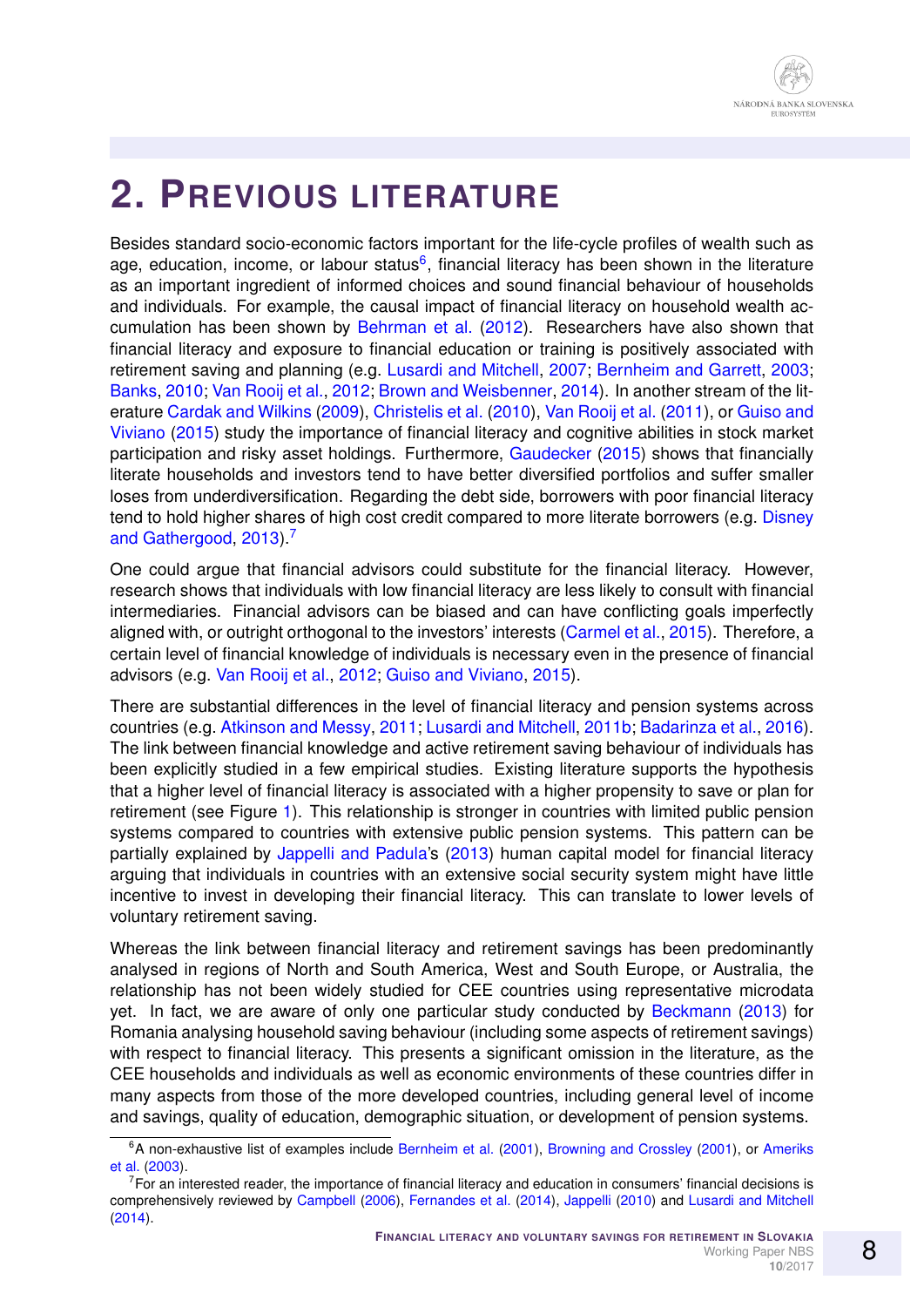<span id="page-8-1"></span>

Figure 1: Financial literacy and saving/planning for retirement across countries

Source: Empirical studies on financial literacy and retirement saving/planning (see Table [B.1](#page-11-0) for the list of studies)

Our contribution to the literature is an analysis of heterogeneity of financial literacy across individuals and estimation of the link between financial literacy and the propensity to save for retirement in the supplementary private pension savings schemes in Slovakia. For this purpose we utilise recent, representative Household Finance and Consumption Survey data collected in 2014. We also exploit novel to the literature instrumental variables to address potential endogeneity of financial literacy.

# <span id="page-8-0"></span>**3. DATA**

We analyse voluntary retirement savings decisions and financial literacy of Slovak individuals using the newest wave of the Slovak Household Finance and Consumption Survey (HFCS) data collected by the National Bank of Slovakia in 2014.<sup>[8](#page-8-2)</sup> The main aim of the survey is to gather structural information on assets (real and financial), liabilities (mortgage and non-mortgage debt) and consumption of households. The data also contain detailed information on individual household members such as their employment status, income, retirement savings as well as a number of demographic characteristics including age, gender, marital status, education, etc.. The Slovak HFCS data is representative both at national and regional levels.<sup>[9](#page-8-3)</sup>

<span id="page-8-2"></span><sup>&</sup>lt;sup>8</sup>Household Finance and Consumption Survey is carried out in all euro-area countries (except Lithuania) as well as in Hungary and Poland. Unfortunately, only two countries (Luxembourg and Slovakia) included financial literacy questions in their national HFCS wave 2. Therefore, an international comparison of financial literacy and retirement savings patterns is not feasible with this data.

<span id="page-8-3"></span><sup>&</sup>lt;sup>9</sup>Survey weights were calibrated to margins such as age structure, sex, household size, and employment status in each region.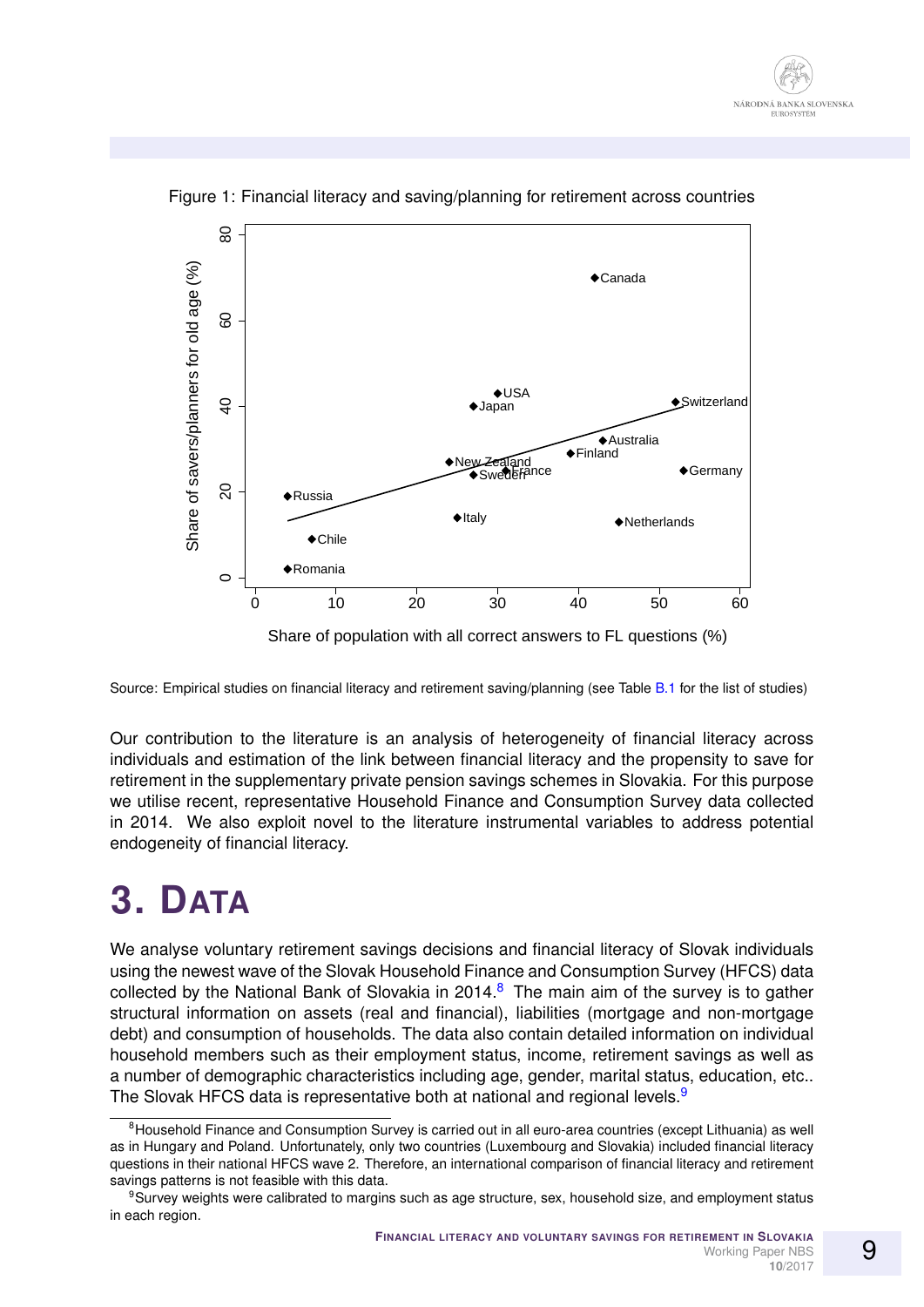Although two rounds of the Slovak HFCS data (from 2010 and 2014) are available, the surveyed households (individuals) were not monitored over time; hence we cannot treat the two rounds as a panel and analyse dynamics of the retirement savings. Moreover, the first wave of the HFCS data does not contain information on the financial literacy of respondents. Therefore, we utilise only the latest available dataset. The final net sample of the Slovak HFCS data consists of 2,135 households along with 4,658 individual members aged over 16. Since the questions on financial literacy were asked only to the reference persons of households, we discard information on the other household members. Assessment of the level of financial literacy and participation in the voluntary pension savings is carried out on the sample of nonretired respondents.

### **3.1 MEASURING FINANCIAL LITERACY**

In the survey, each household represented by the reference person is asked a set of questions on financial literacy. Inspired by the previous literature (e.g. [Lusardi and Mitchell,](#page-22-1) [2014\)](#page-22-1), questions are formed in order to discover the ability of respondents to understand fundamental concepts in personal finance including interest rates, inflation, riskiness and diversification of portfolios.<sup>[10](#page-9-0)</sup> The full list of financial literacy questions asked in the Slovak HFCS is presented in Appendix [C.](#page-26-0)

Following previous studies, we create the first measure of financial literacy as a sum of binary variables taking value of 1 if the particular financial literacy question is answered correctly and 0 otherwise. Our financial literacy index ranges between 0 and 4 for each individual. As an alternative measure of financial literacy, we create a dummy variable taking value 1 if all financial literacy questions are answered correctly and 0 otherwise. These two measures of financial literacy are the most commonly used in the extant empirical literature.

The distribution of correctly answered questions in the constructed financial literacy measure is presented in Figure [2.](#page-10-0) In Slovakia, only 17% of all the interviewed non-retired respondents were able to correctly answer all four financial literacy questions, which is a substantially lower score compared to the results from other countries. For example, around 30% of surveyed respondents were able to correctly answer similar financial literacy questions in the US, 40% in Canada and 50% in Germany (see [Lusardi and Mitchell,](#page-22-5) [2011b;](#page-22-5) [Bucher-Koenen and Lusardi,](#page-21-13) [2011;](#page-21-13) [Boisclair et al.,](#page-20-10) [2017\)](#page-20-10). The detailed distribution of answers to the particular financial literacy questions across different individual characteristics is presented in Table [1.](#page-11-0) The highest financial literacy is observed among the young, high-income and individuals with higher education. On the other hand, respondents in older age cohorts, with low incomes and unemployed tend to know the least. These results are in line with previous research outcomes (e.g. [Atkinson](#page-20-5) [and Messy,](#page-20-5) [2011;](#page-20-5) [Lusardi and Mitchell,](#page-22-1) [2014\)](#page-22-1). Another interesting result is that no financial literacy gap exists between men and women in Slovakia (the last column of Table [1\)](#page-11-0). This result differs from the extant empirical literature – the extant literature overall finds a gender gap in financial literacy (e.g. [Bucher-Koenen et al.,](#page-21-14) [2017\)](#page-21-14).

Overall, the general observation from the financial literacy assessment is that Slovak respondents are quite familiar with the concepts of interest rates, inflation and portfolio diversification. In contrast, the question on riskiness has the lowest share of correct answers across different

<span id="page-9-0"></span> $10$ Note that question were asked in a gradually increasing difficulty level. First, basic questions related to interest rates and inflation were asked, which were followed by more sophisticated questions on portfolio diversification and riskiness of financial products.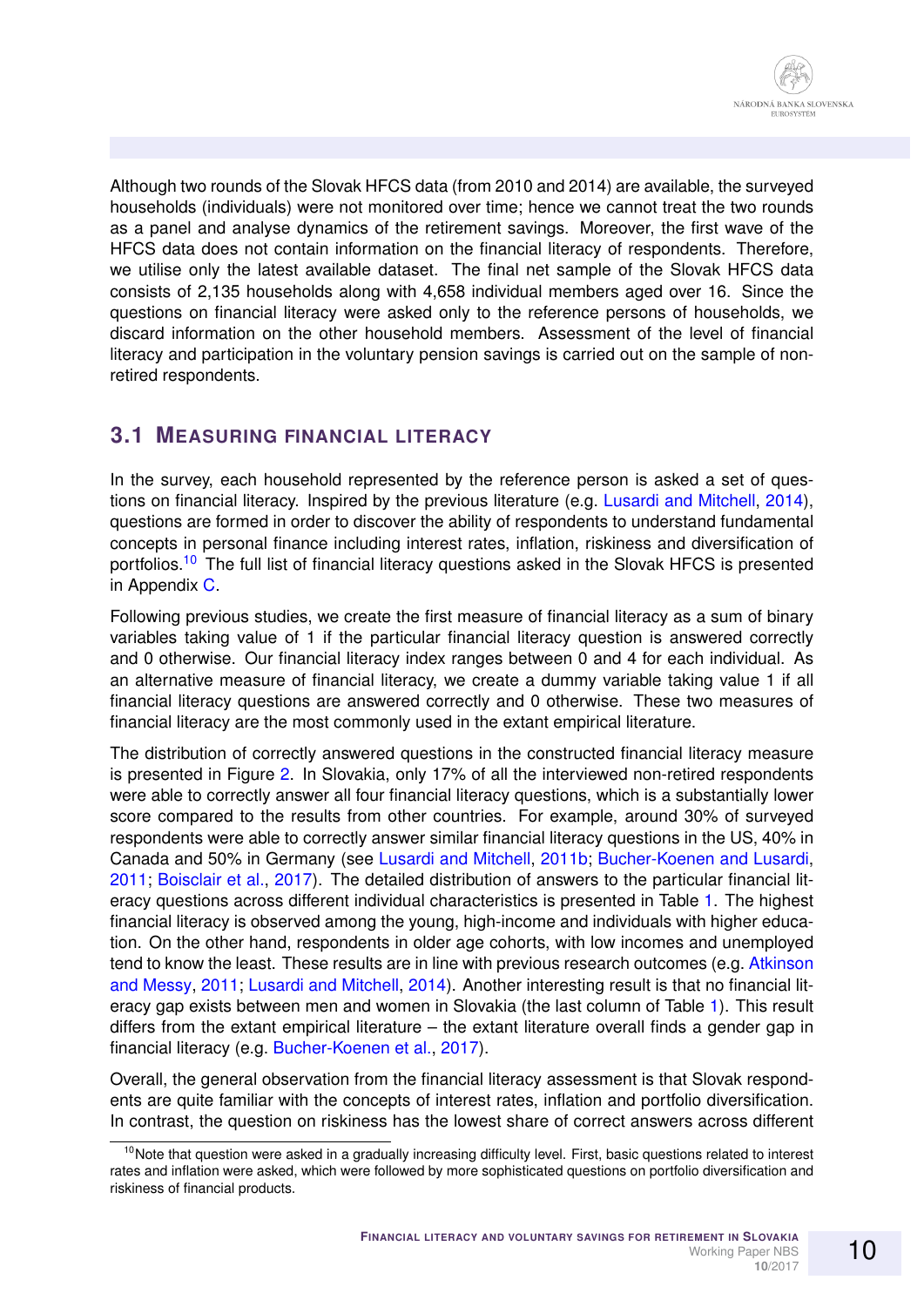socio-economic groups of individuals. This could be partially explained by almost no experience with risky financial assets of households in Slovakia. While almost 90% of households own their residence, ownership of sophisticated financial assets (i.e. stocks, bonds, or mutual funds) is very low in Slovakia compared to the other euro-area countries as barely 4% of households hold such assets in their portfolios [\(Bover et al.,](#page-20-11) [2016\)](#page-20-11).



<span id="page-10-0"></span>

Note: Based on the sample of non-retired individuals. Source: HFCS 2014, National Bank of Slovakia

### **3.2 VARIABLES DESCRIPTION**

In our empirical analysis the dependent variable is a dummy variable taking the value of 1 if a non-retired individual saves in the voluntary private pension savings schemes on his/her own (i.e. savings in private pension funds or whole life insurance contracts). We distinguish between two cases, when the participation in such savings schemes is purely voluntary, and when the participation is supported by employers' contributions. Our two dependent variables capture savings in the third pillar of the Slovak pension system, which is described in more detail in Appendix [A.](#page-23-0) Note that we use current savings rather than a retirement planning indicator that is a measure of whether a respondent has thought about his/her financial needs in retirement. In the literature, both retirement planning (e.g. [Alessie et al.,](#page-20-12) [2011;](#page-20-12) [Sekita,](#page-22-6) [2011;](#page-22-6) [Agnew et al.,](#page-20-13) [2013;](#page-20-13) [Moure,](#page-22-7) [2016\)](#page-22-7) and current retirement savings (e.g. [Fornero and Monticone,](#page-21-15) [2011;](#page-21-15) [Brown](#page-20-14) [and Graf,](#page-20-14) [2013;](#page-20-14) [Boisclair et al.,](#page-20-10) [2017\)](#page-20-10) have been used as proxies for the retirement financial security of individuals.

Our main explanatory variable of interest, the level of financial literacy, is measured in two ways: number of correct answers on financial literacy questions  $(FL<sub>1</sub>)$ , and a dummy variable taking **FINANCIAL LITERACY AND VOLUNTARY SAVINGS FOR RETIREMENT IN SLOVAKIA**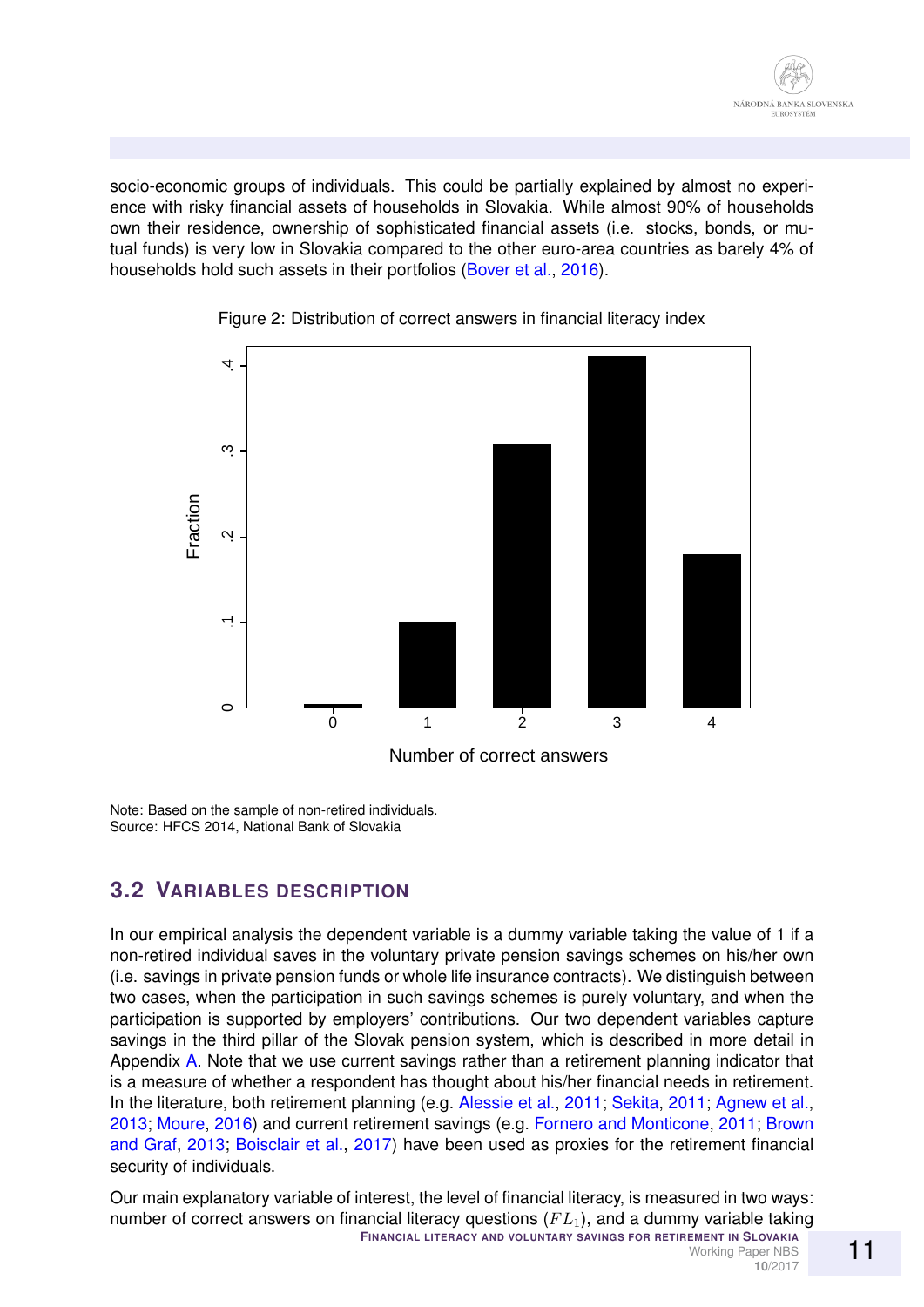|                         |                | Financial literacy question |                 |                  |                         |             |
|-------------------------|----------------|-----------------------------|-----------------|------------------|-------------------------|-------------|
|                         | Interest rates | Inflation                   | Diversification | <b>Riskiness</b> | # of correct<br>answers | All correct |
| Overall                 | 0.79           | 0.90                        | 0.78            | 0.24             | 2.68                    | 0.17        |
| Income quintile         |                |                             |                 |                  |                         |             |
| 1st                     | 0.75           | 0.86                        | 0.75            | 0.15             | 2.51                    | 0.11        |
| 2nd                     | 0.85           | 0.88                        | 0.72            | 0.17             | 2.63                    | 0.11        |
| 3rd                     | 0.80           | 0.93                        | 0.73            | 0.24             | 2.70                    | 0.18        |
| 4th                     | 0.83           | 0.90                        | 0.76            | 0.25             | 2.73                    | 0.16        |
| 5th                     | 0.76           | 0.91                        | 0.77            | 0.30             | 2.73                    | 0.22        |
| Gender                  |                |                             |                 |                  |                         |             |
| Male                    | 0.81           | 0.89                        | 0.74            | 0.24             | 2.68                    | 0.17        |
| Female                  | 0.75           | 0.92                        | 0.80            | 0.22             | 2.68                    | 0.17        |
| Age group               |                |                             |                 |                  |                         |             |
| 16-34                   | 0.80           | 0.94                        | 0.77            | 0.32             | 2.84                    | 0.23        |
| 35-44                   | 0.81           | 0.88                        | 0.72            | 0.25             | 2.66                    | 0.18        |
| 45-54                   | 0.73           | 0.88                        | 0.76            | 0.24             | 2.61                    | 0.18        |
| 55-62                   | 0.85           | 0.91                        | 0.77            | 0.18             | 2.71                    | 0.12        |
| $63+$                   | 0.74           | 0.98                        | 0.93            | 0.11             | 2.76                    | 0.09        |
| Working status          |                |                             |                 |                  |                         |             |
| Employee                | 0.80           | 0.91                        | 0.75            | 0.26             | 2.71                    | 0.19        |
| Self-employed           | 0.76           | 0.91                        | 0.76            | 0.27             | 2.70                    | 0.15        |
| Unemployed              | 0.76           | 0.76                        | 0.73            | 0.14             | 2.40                    | 0.09        |
| Other                   | 0.86           | 0.91                        | 0.81            | 0.07             | 2.66                    | 0.06        |
| Education               |                |                             |                 |                  |                         |             |
| Primary or no education | ΝA             | NA                          | NA              | <b>NA</b>        | NA                      | NA          |
| Secondary               | 0.80           | 0.91                        | 0.75            | 0.21             | 2.66                    | 0.15        |
| <b>Tertiary</b>         | 0.80           | 0.87                        | 0.76            | 0.35             | 2.78                    | 0.24        |

#### <span id="page-11-0"></span>Table 1: Financial literacy across individuals

Note: Average financial literacy scores computed using survey weights. Retired respondents have been excluded from the sample. Descriptive statistics labeled with *NA* could not be computed due to lack of observations (less than 20 in the sample). The first four columns show the share of population being able to correctly answer the particular financial literacy question. The fifth column shows the total average number of correctly answered questions while the very last column exhibits the share of population being able to correctly answer all 4 financial literacy questions.

Source: HFCS 2014, National Bank of Slovakia; own calculations

#### the value of 1 if all questions are correctly answered  $(FL<sub>2</sub>)$ .

Individual income has been identified in the majority of empirical studies as an important driver of retirement savings. In our regressions, we use 5 dummy variables for the particular income quintile. We also include a set of control variables such as a dummy variable for respondent's gender, a dummy variable for living in a single-member household, dummy variables for 5 age categories (16-34, 35-44, 55-54, 55-62, and 63+), a dummy variable for having children, a dummy variable for completed university degree, a dummy variable for a risk-loving attitude, and dummy variables capturing the employment status. We also include a dummy variable capturing whether a respondent lives in a city and dummy variables for ownership of household main residence and other real estate property. Controlling for real estate ownership is particularly important in the case of Slovakia. Recent microdata shows that almost 90% of Slovak households own their main residence, which is by far the highest rate in the euro-area [\(Bover et al.,](#page-20-11) [2016\)](#page-20-11). This can have an important impact on voluntary retirement savings as it has been argued in the literature that real estate ownership presents a possible substitute for retirement savings in pension funds [\(Nakajima and Telyukova,](#page-22-8) [2011\)](#page-22-8). Finally, we include a set of regional dummy variables to account for heterogeneity across regions. These variables have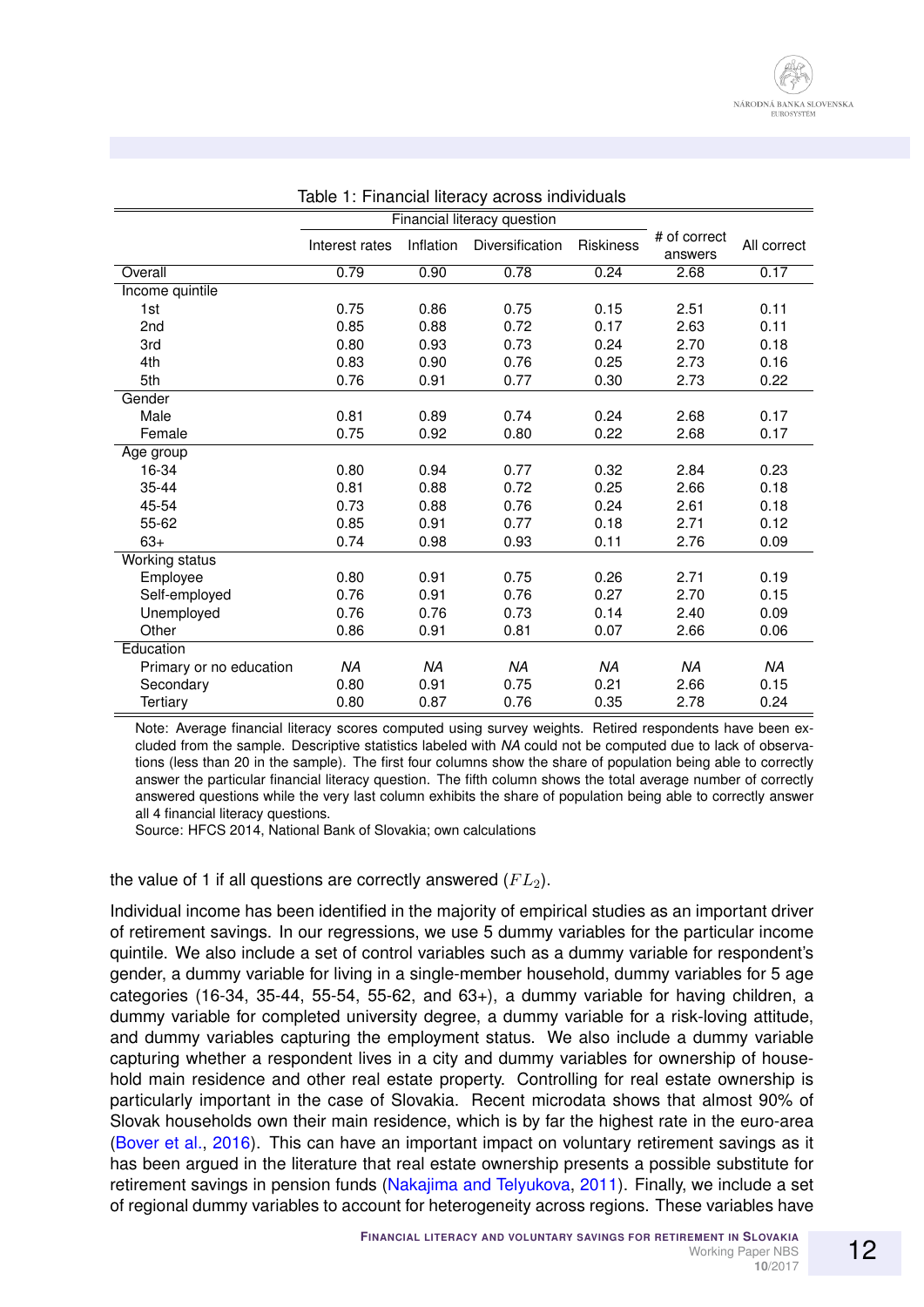been commonly used in other empirical studies to analyse determinants of savings for retire-ment. Summary statistics of variables used in the empirical analysis are presented in Table [2.](#page-12-1) Variables' labels and description can be found in Table [D.1.](#page-11-0)

| Variable                                                                   | Mean | SD   | Min         | Max |
|----------------------------------------------------------------------------|------|------|-------------|-----|
| Savings without employers' contributions                                   | 0.16 | 0.36 | $\mathbf 0$ |     |
| Savings with employers' contributions                                      | 0.19 | 0.39 | 0           |     |
| Financial literacy: number of correct answers                              | 2.68 | 0.86 | 0           | 4   |
| Financial literacy: all answers correct                                    | 0.17 | 0.37 | 0           | 1   |
| 1st income quintile                                                        | 0.15 | 0.36 | 0           | 1   |
| 2nd income quintile                                                        | 0.12 | 0.33 | 0           |     |
| 3rd income quintile                                                        | 0.14 | 0.35 | 0           |     |
| 4th income quintile                                                        | 0.30 | 0.46 | 0           |     |
| 5th income quintile                                                        | 0.29 | 0.45 | $\mathbf 0$ |     |
| Male                                                                       | 0.79 | 0.41 | 0           |     |
| Having children                                                            | 0.39 | 0.49 | 0           |     |
| Single-member household                                                    | 0.17 | 0.37 | 0           |     |
| Age category (16-34)                                                       | 0.12 | 0.33 | 0           |     |
| Age category (35-44)                                                       | 0.34 | 0.47 | 0           |     |
| Age category (45-54)                                                       | 0.29 | 0.45 | 0           | 1   |
| Age category (55-62)                                                       | 0.23 | 0.42 | 0           |     |
| Age category $(63+)$                                                       | 0.03 | 0.17 | 0           |     |
| University degree                                                          | 0.22 | 0.41 | 0           |     |
| Positive risk attitude                                                     | 0.05 | 0.21 | 0           |     |
| Employed                                                                   | 0.67 | 0.47 | $\mathbf 0$ |     |
| Self-employed                                                              | 0.19 | 0.39 | 0           | 1   |
| Not working                                                                | 0.14 | 0.35 | 0           |     |
| Living in a city                                                           | 0.30 | 0.46 | 0           | 1   |
| Owning household main residence                                            | 0.83 | 0.37 | 0           |     |
| Owning other real estate                                                   | 0.20 | 0.40 | 0           |     |
| Instrument: ability to understand questions in the survey                  | 3.02 | 0.69 | 1           | 4   |
| Instrument: ability to convert monetary values from Slovak crowns to euros | 3.05 | 0.73 | 1           | 4   |

<span id="page-12-1"></span>

| Table 2: Descriptive statistics ( $N = 1,235$ ) |  |
|-------------------------------------------------|--|
|-------------------------------------------------|--|

Note: Descriptive statistics computed using survey weights. Based on the sample of non-retired individuals. There are eight regions in Slovakia (Bratislava, Trnava, Trenčín, Nitra, Žilina, Banská Bystrica, Prešov, and Košice) which are approximately equally represented in the survey. Source: HFCS 2014, National Bank of Slovakia; own calculations

<span id="page-12-0"></span>Detailed participation rates in the supplementary private pension schemes based on different demographic characteristics are shown in Table [3.](#page-13-0) Results from the univariate analysis demonstrate that only 16% of non-retired individuals voluntarily save on their own for their retirement in the supplementary private pension schemes and 19% of individuals save in such savings schemes, but with employers' contributions. In both cases, we can see a clear trend of rising participation with rising levels of financial literacy and income. The difference in retirement savings patterns is not very pronounced between the male and female population in the case of purely voluntary savings, but is substantial in the case of the savings promoted by employers' contributions. Participation in voluntary savings for retirement falls with rising age. This observation can be explained by the fact that older households in Slovakia have a higher marginal propensity to consume compared to younger ones [\(Fidrmuc and Senaj,](#page-21-16) [2014\)](#page-21-16). Participation in the voluntary private pension savings schemes differs across working status and education level, too. Employed individuals, and individuals with tertiary education have the highest propensity to save for old age in the private pension savings schemes.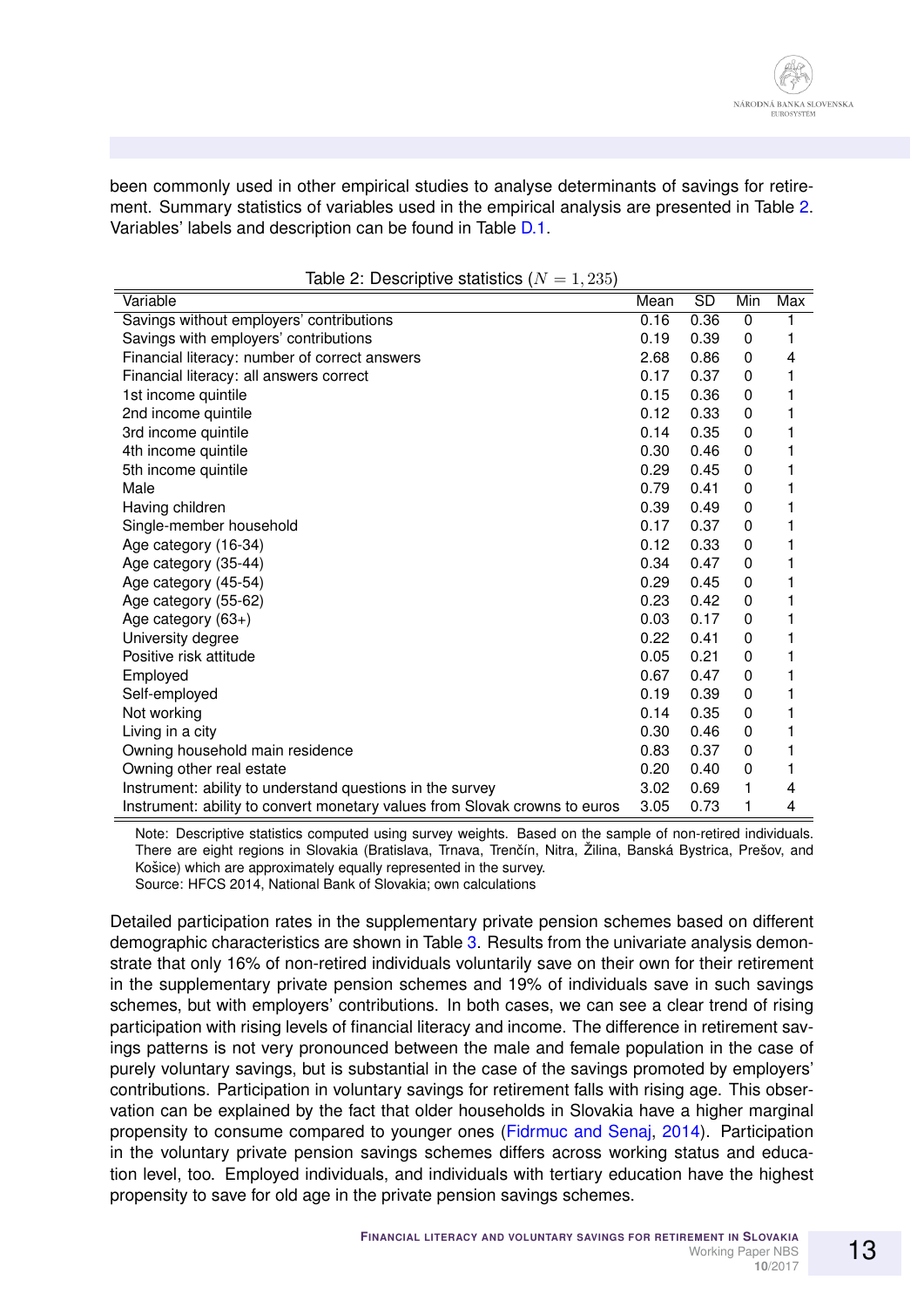|                           | Participation rate | Participation rate |
|---------------------------|--------------------|--------------------|
|                           | without employers' | with employers'    |
|                           | contributions      | contributions      |
| Overall                   | 0.16               | 0.19               |
| <b>Financial literacy</b> |                    |                    |
| 0 or 1 correct            | 0.12               | 0.17               |
| 2 correct                 | 0.08               | 0.17               |
| 3 correct                 | 0.18               | 0.20               |
| All correct               | 0.26               | 0.22               |
| Income quintile           |                    |                    |
| 1st                       | 0.08               | 0.05               |
| 2 <sub>nd</sub>           | 0.14               | 0.19               |
| 3rd                       | 0.08               | 0.09               |
| 4th                       | 0.16               | 0.27               |
| 5th                       | 0.24               | 0.23               |
| Gender                    |                    |                    |
| Male                      | 0.16               | 0.21               |
| Female                    | 0.15               | 0.14               |
| Age category              |                    |                    |
| 16-34                     | 0.24               | 0.19               |
| $35 - 44$                 | 0.22               | 0.22               |
| 45-54                     | 0.10               | 0.21               |
| 55-62                     | 0.11               | 0.15               |
| $63+$                     | 0.01               | 0.04               |
| <b>Employment status</b>  |                    |                    |
| Employed                  | 0.17               | 0.26               |
| Self-employed             | 0.17               | 0.06               |
| Not working               | 0.08               | 0.03               |
| Education                 |                    |                    |
| Primary or no education   | ΝA                 | ΝA                 |
| Secondary education       | 0.14               | 0.19               |
| Tertiary education        | 0.21               | 0.22               |

<span id="page-13-0"></span>

|  |  |  |  |  | Table 3: Participation in the voluntary private pension schemes |  |
|--|--|--|--|--|-----------------------------------------------------------------|--|
|--|--|--|--|--|-----------------------------------------------------------------|--|

Note: Descriptive statistics computed using survey weights. Descriptive statistics labeled with *NA* could not be computed due to lack of observations (less than 20 in the sample). Retired respondents have been excluded from the analysis.

Source: HFCS 2014, National Bank of Slovakia; own calculations

### **4. ESTIMATION AND RESULTS**

### **4.1 BASELINE**

We estimate the relationship between financial literacy and the propensity to save for retirement in private pension savings schemes controlling for other individual socio-economic characteristics by running the baseline linear probability model:

$$
SAVING_i = \beta_0 + \beta_1 FL_i + \beta_2 X_i + u_i,\tag{1}
$$

where  $\emph{SAVING}_{i}$  is the dependent dummy variable equal to 1 if the *i*-th individual voluntarily saves for his/her retirement,  $FL_i$  is the level of financial literacy measured by a number of correct answers or by a dummy variable if all questions were correctly answered,  $X_i$  is the vector of control variables influencing individual financial decision-making, such as income, gender, education, age, employment status, attitude towards risk, having children as well as regional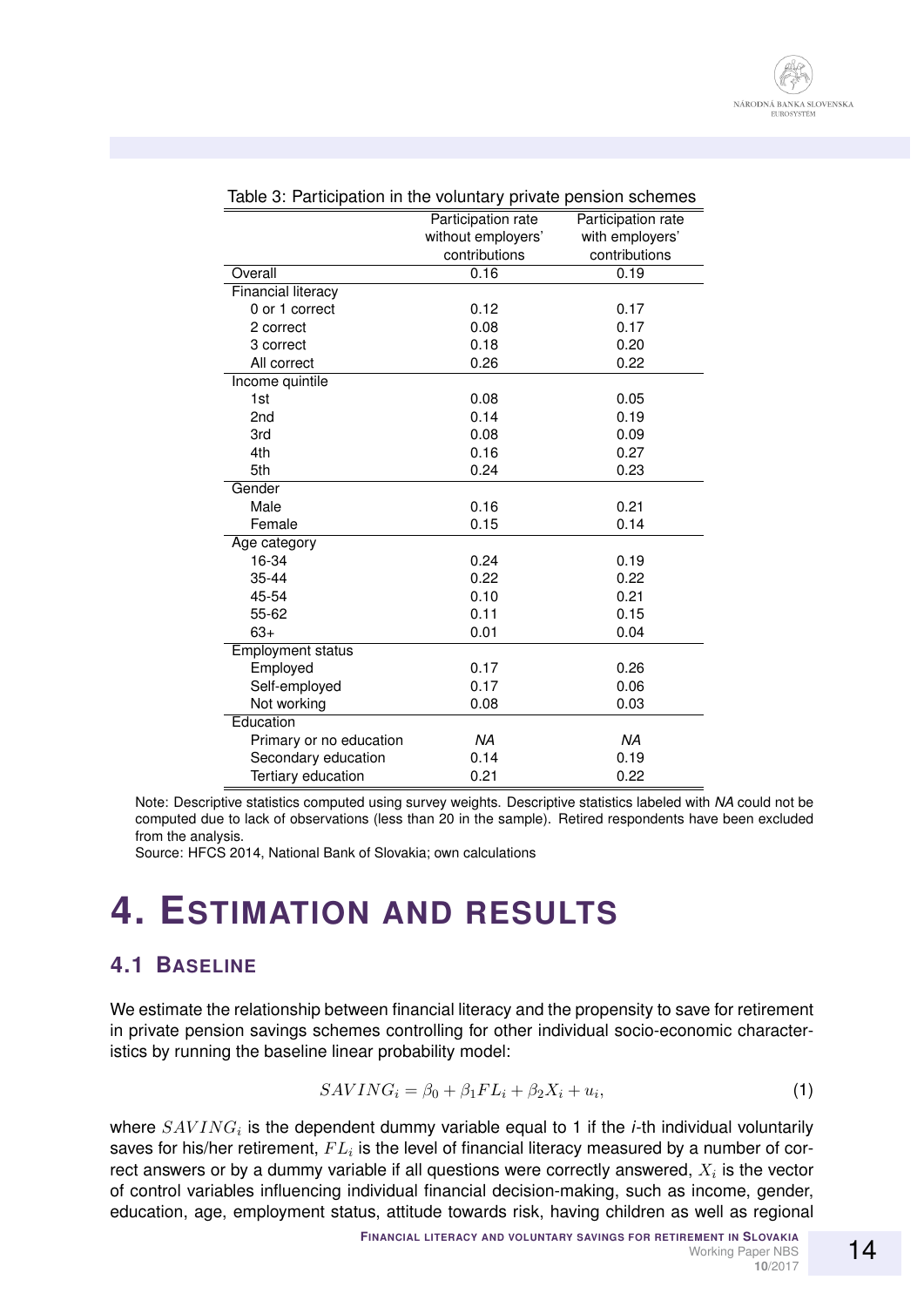dummy variables, and  $u_i$  is the error term. All explanatory variables entering regressions are explained in detail in Table [D.1.](#page-11-0) Based on the existing literature, we hypothesise the effect of financial literacy to be positive ( $\beta_1 > 0$ ) and statistically different from 0.

The results of our baseline linear probability models estimated by OLS, models (1) and (3), are presented in Table [4.](#page-17-0)<sup>[11](#page-14-0)</sup> Regarding our main variable of interest, there is a significant and positive association between financial literacy and participation in voluntary retirement savings plans. This finding is in line with previous empirical research on financial literacy and retirement savings from other countries (Table [B.1\)](#page-11-0). Estimated effects of financial literacy range from 6 to 10 percentage points, depending on the financial literacy measure. Interestingly, we find no statistically significant relationship between financial literacy and participation in the employersupported voluntary private pension savings schemes, as shown in models (5) and (7) in Table [4.](#page-17-0)

Besides the level of financial literacy, participation in voluntary retirement savings schemes, both without and with employers' contributions, is also positively correlated with the individual income. The estimated positive association between income and propensity to save is in line with results from other countries. The association between age and retirement savings has an inverted U shape. The relationship is more intense for the younger age categories (16-34, and 35-44) compared to the older age cohorts. The association between voluntary retirement savings decision and education is positive, albeit insignificant.

Females spend a longer time in their retirement compared to the male population in Slovakia. In Slovakia, the average time in retirement was 23.8 years for females and 16.5 years for the male population [\(OECD,](#page-22-0) [2015\)](#page-22-0). Yet we do not find a substantial difference between men and women regarding their retirement savings behaviour. Similar results have been found in studies from other countries as well (e.g. [Arrondel et al.,](#page-20-15) [2013;](#page-20-15) [Bucher-Koenen and Lusardi,](#page-21-13) [2011\)](#page-21-13).

There is a positive and significant association between the ownership of other real estate property and propensity to save for retirement. This result suggests that the two can be viewed more as complements rather than substitutes in the retirement wealth accumulation. Propensity to save is higher in urban areas compared to rural ones which can be attributed to the better infrastructure of financial services in cities. However, this holds only for the purely voluntary retirement savings plans. Finally, there is a positive and significant relationship between employment status (employed for wage) and participation in the voluntary retirement savings schemes with employers' subsidies.

### **4.2 ENDOGENOUS FINANCIAL LITERACY**

The potential endogeneity of financial literacy has been considered in a number of theoretical and empirical studies (e.g. [Fornero and Monticone,](#page-21-15) [2011;](#page-21-15) [Jappelli and Padula,](#page-21-8) [2013;](#page-21-8) [Crossley](#page-21-1)

<span id="page-14-0"></span> $11$ [In principle a nonlinear model, such as probit, is more appropriate for our application as our outcome variable](#page-21-1) [is binary. However, a linear probability model is completely general when the model is saturated, that is, the](#page-21-1) [explanatory variables are indicators flagging a set of mutually exclusive and exhaustive categories \(Wooldridge,](#page-21-1) [2010, p. 564\). Our model is not strictly speaking saturated \(because there are other control variables\), but our main](#page-21-1) [explanatory variables of interest are dummy variables that flag a set of mutually exclusive and exhaustive categories.](#page-21-1) [So we might say that our model is "nearly saturated", and as such the linear probability model is an appropriate](#page-21-1) [estimation method for our application. Empirically speaking, none of the predicted probabilities fall out of the \[0,1\]](#page-21-1) [range. In addition, a specific feature of the HFCS data is that missing values for some important variables are](#page-21-1) multiple-imputed with  $M = 5$  (see [ECB,](#page-21-17) [2013\). Since our analysed variables contain just a small share of missing](#page-21-1) [values that needed to be multiple-imputed, we restrict our analyses only to one set of implicates. We have estimated](#page-21-1) [our models separately for all five imputed datasets, but the results do not differ considerably.](#page-21-1)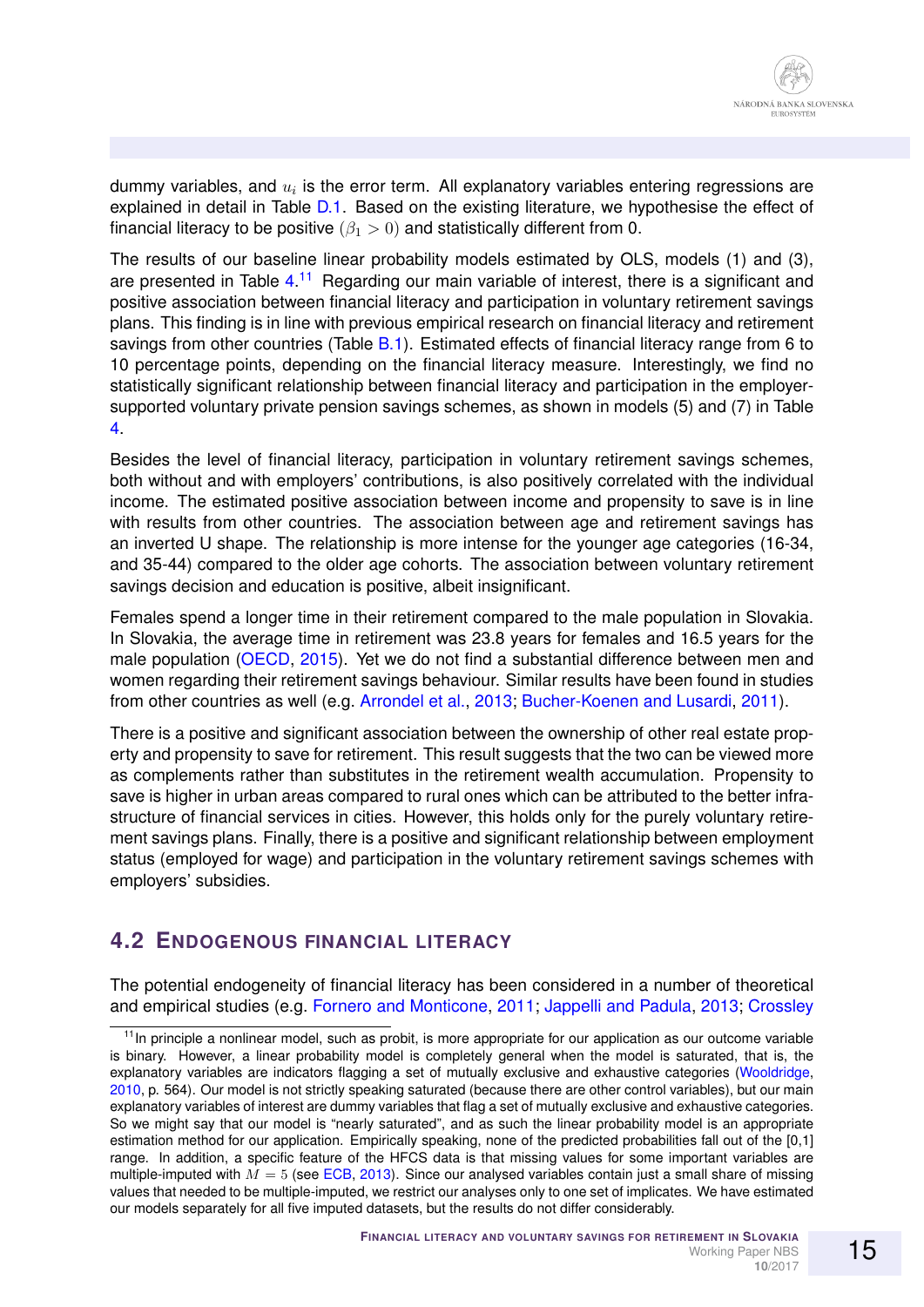[et al.,](#page-21-1) [2017\)](#page-21-1). In our framework, endogeneity of financial literacy could be caused by a possible reverse causality between financial literacy and retirement savings (i.e. acquiring financial literacy by participating in pension plans), omitted (unobserved) factors simultaneously driving both participation in retirement savings and the level of financial literacy, as well as measurement error associated with measuring literacy in surveys (e.g. [Fornero and Monticone,](#page-21-15) [2011;](#page-21-15) [Crossley et al.,](#page-21-1) [2017\)](#page-21-1). It has been argued that the effect of financial literacy will be likely biased in the standard OLS compared to the instrumental variable approach (see [Lusardi and Mitchell,](#page-22-1) [2014;](#page-22-1) [Fernandes et al.,](#page-21-11) [2014\)](#page-21-11). Note that only several empirical studies have accounted for the potential endogeneity of financial literacy (see Table [B.1](#page-11-0) for an overview).

To address the possible endogeneity problem of financial literacy, we employ instrumental variable (IV) approach and estimate the linear probability model by using the generalized methods of moments (GMM) estimator. In a simultaneous-equation framework, this can be written as:

$$
SAVING_i = \beta_0 + \beta_1 FL_i + \beta_2 X_i + u_i \tag{2}
$$

and

$$
FL_i = \pi_0 + \pi_1 X_i + \pi_2 Z_i + v_i,
$$
\n(3)

where notation remains the same as in equation (1), except the vector of instrumental variables for financial literacy,  $Z_i$ , and the error term  $v_i.$  In this model we assume validity of instruments – i.e. we assume the correlation between  $Z_i$  and  $u_i$  to be equal to zero. Furthermore, we verify through our first-stage regressions, that the instruments are predictive of our financial literacy measures.  $FL_i$  is correlated with  $Z_i$ , thereby fulfilling the second condition for a valid instrument, that is, that the instrument should be correlated with the endogenous variable being instrumented.

The use of IV approach is often hindered by a lack of suitable instruments in a data set. While several empirical studies have used instruments for financial literacy such as education in the field of finance or economics, literacy, and education of relatives/peers, employment in the field of finance or economics, number of universities per region, or use of the internet at home (e.g. [Fornero and Monticone,](#page-21-15) [2011;](#page-21-15) [Alessie et al.,](#page-20-12) [2011;](#page-20-12) [Lusardi and Mitchell,](#page-22-1) [2014\)](#page-22-1), the Slovak HFCS data does not contain such information. On the other hand, the survey contains a detailed paradata, that is, a section with questions/comments on each household and detailed assessment of interviewees done by the interviewers. Out of such questions we have chosen as instruments the general ability of respondents to understand questions in the survey, and the ability of respondents to express monetary values in a legacy currency in terms of euros. These abilities are assessed by interviewers after finishing the interview in each household. Respondents themselves have no influence on the assessment and therefore we assume such variables are not correlated with the error term  $u_i$ . At the same time, the above abilities might be closely linked to literacy in general (including financial).

The choice of the mentioned variables for instruments is relevant for the Slovak case. Especially because many people have acquired their real assets (e.g. houses, cars, etc.) before 2009, when the euro was introduced as a new currency, and they still tend to express the monetary values in terms of the former currency, Slovak crowns. The variable on the ability to express amounts in euros should be a direct proxy for financial literacy and we a-priori expect a positive correlation between the financial literacy and this instrument (see Table [D.1](#page-11-0) for definition). Impact of the second instrument, general ability to understand questions, is expected to be positive, too. In fact, we show in the first-stage of our IV regressions that the considered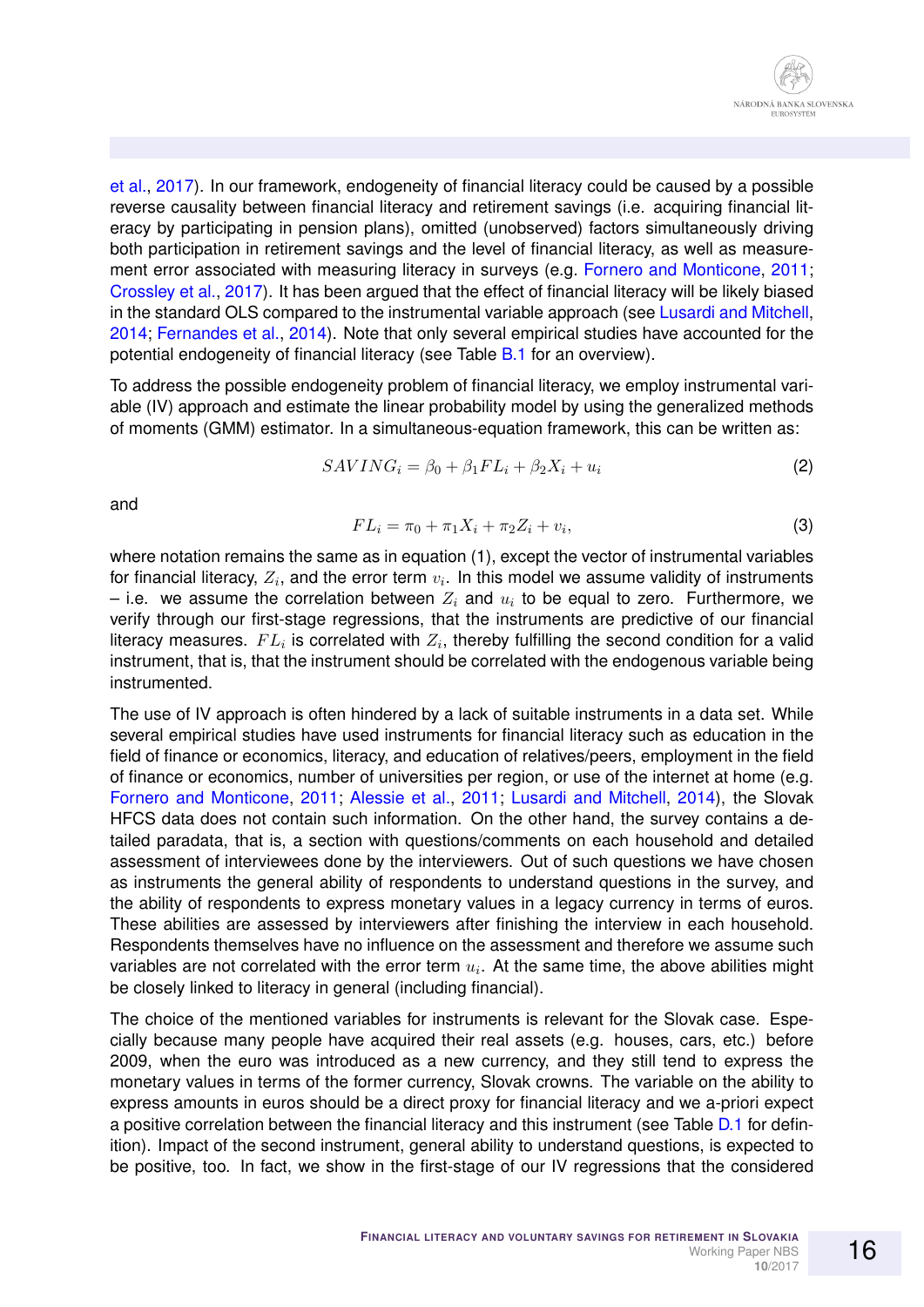instrumental variables are positively correlated with financial literacy (see table [D.2\)](#page-12-1).<sup>[12](#page-16-0)</sup>

The results of second-stage of the IV regressions estimated by the GMM approach are presen-ted in Table [4](#page-17-0) – models (2), (4), (6) and (8). First, P-values of the C (difference-in-Sargan) statistic are 0.091 and 0.027 for  $FL_1$  and 0.016 and 0.049 for  $FL_2$ , respectively, hence the null hypothesis of exogeneity of the regressors is rejected. This confirms that financial literacy is endogenous in our framework. The results further suggest that our proposed instruments for financial literacy are indeed valid for both FL specifications as they survive several statistical tests about the validity of instruments. For example,  $P$ -values of the Hansen's  $J$  test statistic are 0.152 and 0.659 for  $FL_1$  and 0.562 and 0.223 for  $FL_2$ , and therefore the null hypothesis of the instrument validity cannot be rejected. Validity of instruments is also confirmed by the F-test results being larger than 10 in the case of  $FL_1$  (15.084), and close to 10 in the case of  $FL_2$  (8.389). Correlations of the proposed instruments with financial literacy measures in the first-stage of the IV regressions are presented in Table [D.2.](#page-12-1) The results show that the ability to express monetary values in a legacy currency in terms of euros and the ability to understand questions in the survey are positively correlated with the level of financial literacy. After addressing endogeneity of financial literacy through the IV approach, the impact of financial literacy on the propensity to save for retirement increases in all four specifications. For example, answering an additional question correctly in  $FL_1$  increases the propensity to save in the supplementary pension savings schemes by almost 17 percentage points when individuals set up their private pension savings plans on their own, and by 18 percentage points in the case of employer-supported private pension schemes.

<span id="page-16-0"></span><sup>&</sup>lt;sup>12</sup>We have also considered a variable on the frequency of respondents to use consulting documents (e.g. income records, tax bills, pension documents, etc.) as an instrument for financial literacy. However, its association with the level of financial literacy is a-priori not clear. On the one hand, more financially literate people are aware of their financial situation and thus do not need to use consulting documents for answering questions in the survey. On the other hand, literate respondents might want to provide as precise answers as possible, and therefore use such consulting materials.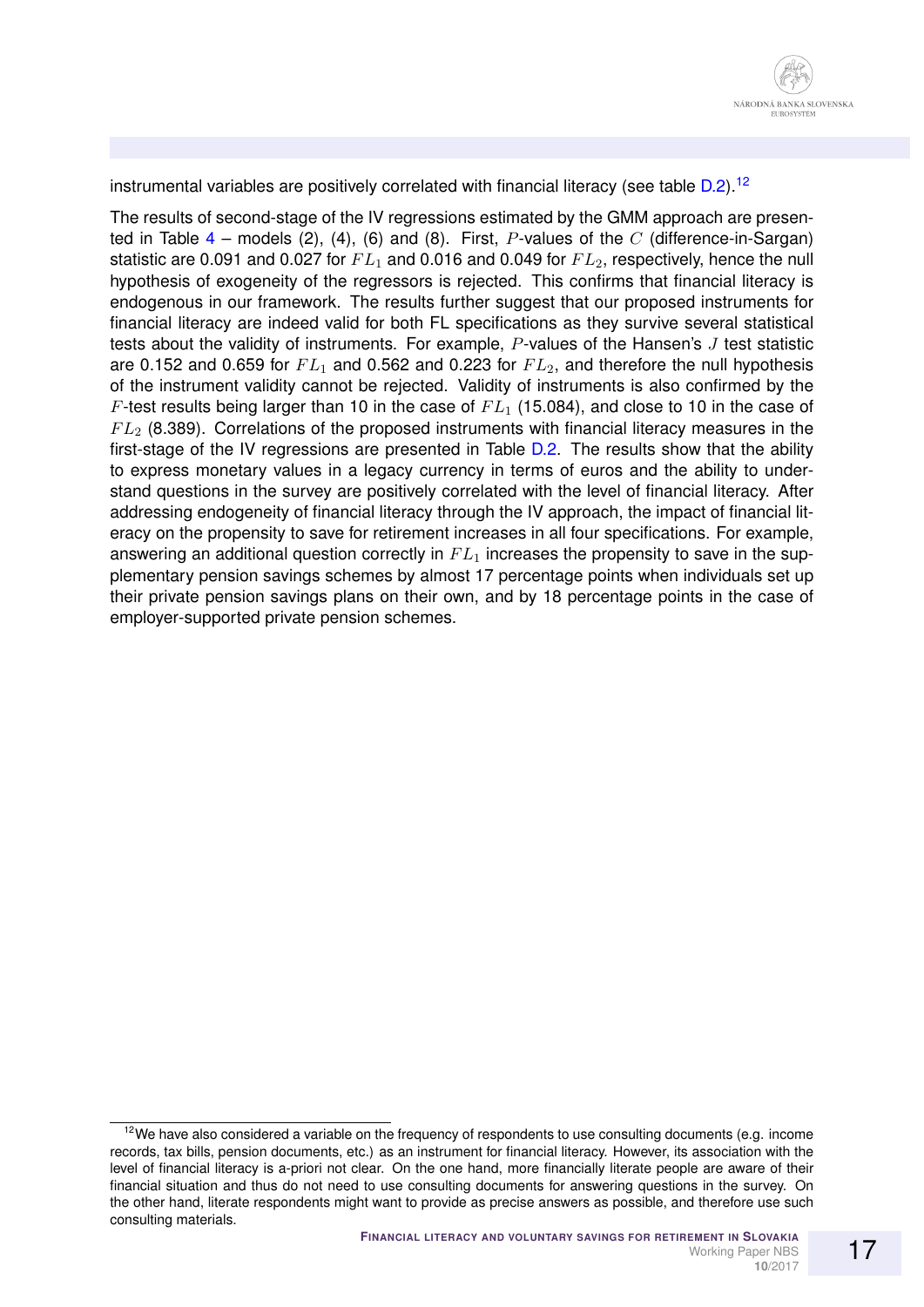|                                               | Participation without employers' contributions |                  |             | Participation with employers' contributions |            |                  |                  |            |
|-----------------------------------------------|------------------------------------------------|------------------|-------------|---------------------------------------------|------------|------------------|------------------|------------|
|                                               | (1)                                            | $\overline{(2)}$ | (3)         | (4)                                         | (5)        | (6)              | (7)              | (8)        |
|                                               | <b>OLS</b>                                     | İV               | <b>OLS</b>  | IV                                          | <b>OLS</b> | IV               | <b>OLS</b>       | IV         |
| Financial literacy: number of correct answers | $0.056***$                                     | $0.165***$       |             |                                             | 0.018      | $0.180**$        |                  |            |
|                                               | [0.011]                                        | [0.068]          |             |                                             | [0.012]    | [0.078]          |                  |            |
| Financial literacy: all answers correct       |                                                |                  | $0.100***$  | $0.607**$                                   |            |                  | 0.039            | $0.499*$   |
|                                               |                                                |                  | [0.031]     | [0.242]                                     |            |                  | [0.030]          | [0.259]    |
| 2nd income quintile                           | $0.088**$                                      | $0.090**$        | $0.092**$   | $0.120***$                                  | 0.016      | 0.017            | 0.018            | 0.040      |
|                                               | [0.037]                                        | [0.039]          | [0.037]     | [0.043]                                     | [0.034]    | [0.038]          | [0.034]          | [0.039]    |
| 3rd income quintile                           | 0.034                                          | 0.029            | 0.036       | 0.037                                       | 0.043      | 0.034            | 0.043            | 0.042      |
|                                               | [0.035]                                        | [0.037]          | [0.035]     | [0.041]                                     | [0.036]    | [0.041]          | [0.036]          | [0.041]    |
| 4th income quintile                           | $0.097***$                                     | $0.087**$        | $0.101***$  | $0.105**$                                   | $0.143***$ | $0.134***$       | $0.144***$       | $0.148***$ |
|                                               | [0.034]                                        | [0.037]          | [0.034]     | [0.041]                                     | [0.037]    | [0.042]          | [0.037]          | [0.041]    |
| 5th income quintile                           | $0.136***$                                     | $0.123***$       | $0.139***$  | $0.125***$                                  | $0.132***$ | $0.118***$       | $0.133***$       | $0.121***$ |
|                                               | [0.037]                                        | [0.040]          | [0.037]     | [0.045]                                     | [0.037]    | [0.042]          | [0.037]          | $[0.042]$  |
| Age category (16-34)                          | $0.187***$                                     | $0.198***$       | $0.187***$  | $0.209***$                                  | 0.057      | 0.070            | 0.058            | 0.077      |
|                                               | [0.051]                                        | [0.055]          | [0.051]     | [0.066]                                     | [0.057]    | [0.062]          | [0.057]          | [0.069]    |
| Age category (35-44)                          | $0.202***$                                     | $0.228***$       | $0.199***$  | $0.243***$                                  | $0.133**$  | $0.167***$       | $0.133**$        | $0.169**$  |
|                                               | [0.046]                                        | [0.051]          | [0.046]     | [0.062]                                     | [0.054]    | [0.061]          | $[0.054]$        | [0.069]    |
| Age category (45-54)                          | $0.148***$                                     | $0.179***$       | $0.141***$  | $0.187***$                                  | $0.146***$ | $0.191***$       | $0.144***$       | $0.185***$ |
|                                               | [0.041]                                        | [0.048]          | [0.040]     | [0.058]                                     | [0.049]    | [0.059]          | $[0.049]$        | [0.065]    |
| Age category (55-62)                          | $0.149***$                                     | $0.171***$       | $0.150***$  | $0.211***$                                  | $0.119**$  | $0.153***$       | $0.120**$        | $0.175***$ |
|                                               | [0.041]                                        | [0.047]          | [0.041]     | [0.061]                                     | [0.050]    | [0.058]          | [0.050]          | [0.069]    |
| Having children                               | $-0.005$                                       | 0.005            | $-0.005$    | 0.029                                       | 0.045      | $0.066**$        | 0.045            | $0.078**$  |
|                                               | [0.026]                                        | [0.028]          | [0.026]     | [0.034]                                     | [0.028]    | [0.031]          | [0.028]          | [0.035]    |
| Male                                          | $-0.008$                                       | $-0.006$         | $-0.007$    | 0.002                                       | $-0.040$   | $-0.039$         | $-0.040$         | $-0.033$   |
|                                               | [0.025]                                        | [0.026]          | [0.025]     | [0.029]                                     | [0.026]    | [0.028]          | [0.026]          | [0.029]    |
| Single-member household                       | $-0.033$                                       | $-0.026$         | $-0.034$    | $-0.013$                                    | $0.065**$  | $0.078**$        | $0.065**$        | $0.083**$  |
|                                               | [0.028]                                        | [0.031]          | [0.029]     | [0.036]                                     | [0.030]    | [0.034]          | [0.030]          | [0.037]    |
| Employed                                      | 0.019                                          | $-0.009$         | 0.024       | $-0.025$                                    | $0.148***$ | $0.106***$       | $0.149***$       | $0.104***$ |
|                                               | [0.031]                                        | [0.038]          | [0.030]     | [0.043]                                     | [0.030]    | [0.037]          | [0.030]          | [0.040]    |
| Self-employed                                 | 0.007                                          | $-0.010$         | 0.012       | $-0.012$                                    | $-0.048$   | $-0.077**$       | $-0.047$         | $-0.071*$  |
|                                               | [0.038]                                        | [0.043]          | [0.038]     | [0.046]                                     | [0.031]    | [0.037]          | [0.031]          | [0.037]    |
| University degree                             | 0.046                                          | 0.030            | $0.047*$    | 0.007                                       | 0.009      | $-0.017$         | 0.008            | $-0.028$   |
|                                               | [0.028]                                        | [0.031]          | [0.028]     | [0.038]                                     | [0.029]    | [0.033]          | [0.029]          | [0.038]    |
| Positive risk attitude                        | 0.034                                          | 0.061            | 0.022       | 0.042                                       | 0.041      | 0.090            | 0.038            | 0.061      |
|                                               | [0.049]                                        | [0.053]          | [0.049]     | [0.053]                                     | [0.053]    | [0.062]          | [0.053]          | [0.057]    |
| Living in a city                              | $0.058**$                                      | $0.064**$        | $0.059**$   | $0.076**$                                   | 0.018      | 0.025            | 0.018            | 0.033      |
|                                               |                                                |                  |             |                                             |            |                  |                  |            |
|                                               | [0.029]<br>0.006                               | [0.029]<br>0.006 | [0.029]     | [0.034]<br>$-0.017$                         | [0.031]    | [0.033]<br>0.043 | [0.031]<br>0.040 | [0.035]    |
| Owning household main residence               |                                                |                  | 0.001       |                                             | 0.041      |                  |                  | 0.022      |
|                                               | [0.027]                                        | [0.027]          | [0.027]     | [0.031]                                     | [0.027]    | [0.028]          | [0.027]          | [0.032]    |
| Owning other real estate                      | $0.057**$                                      | 0.044            | $0.062**$   | $0.053*$                                    | $0.059**$  | 0.040            | $0.061**$        | $0.054*$   |
|                                               | [0.028]                                        | [0.030]          | [0.028]     | [0.032]                                     | [0.030]    | [0.032]          | [0.029]          | [0.032]    |
| Constant                                      | $-0.336***$                                    | $-0.639***$      | $-0.205***$ | $-0.324***$                                 | $-0.157**$ | $-0.605***$      | $-0.116*$        | $-0.220**$ |
|                                               | [0.068]                                        | [0.198]          | [0.061]     | [0.092]                                     | [0.076]    | [0.229]          | [0.070]          | [0.099]    |
| Regional dummy variables                      | Yes                                            | Yes              | Yes         | Yes                                         | Yes        | Yes              | Yes              | <b>Yes</b> |
| Adjusted $R^2$                                | 0.076                                          |                  | 0.069       |                                             | 0.112      |                  | 0.112            |            |
| F of instruments                              |                                                | 15.181           |             | 8.389                                       |            | 15.181           |                  | 8.389      |
| Hansen's J $\chi^2$                           |                                                | 2.053            |             | 0.336                                       |            | 0.195            |                  | 1.485      |
| P-value of Hansen's J test                    |                                                | 0.152            |             | 0.562                                       |            | 0.659            |                  | 0.223      |
| P-value of exogeneity test                    |                                                | 0.091            |             | 0.016                                       |            | 0.027            |                  | 0.049      |
| N                                             | 1,253                                          | 1,253            | 1,253       | 1,253                                       | 1,253      | 1,253            | 1,253            | 1,253      |

<span id="page-17-0"></span>Table 4: OLS and IV estimates of the participation in voluntary private pension schemes

 $\frac{N}{N}$  1,253 1,253 1,253 1,253 1,253 1,253 1,253 1,253 1,253 1,253 1,253 1,253 1,253 1,253 1,253 1,253 1,253 1,253 1,253 1,253 1,253 1,253 1,253 1,253 1,253 1,253 1,253 1,253 1,253 1,253 1,253 1,253 1,253 1,253 1,253 1

Source: HFCS 2014, National Bank of Slovakia; own calculations

NÁRODNÁ BANKA SLOVENSKA<br>EUROSYSTÉM

 $\frac{1}{8}$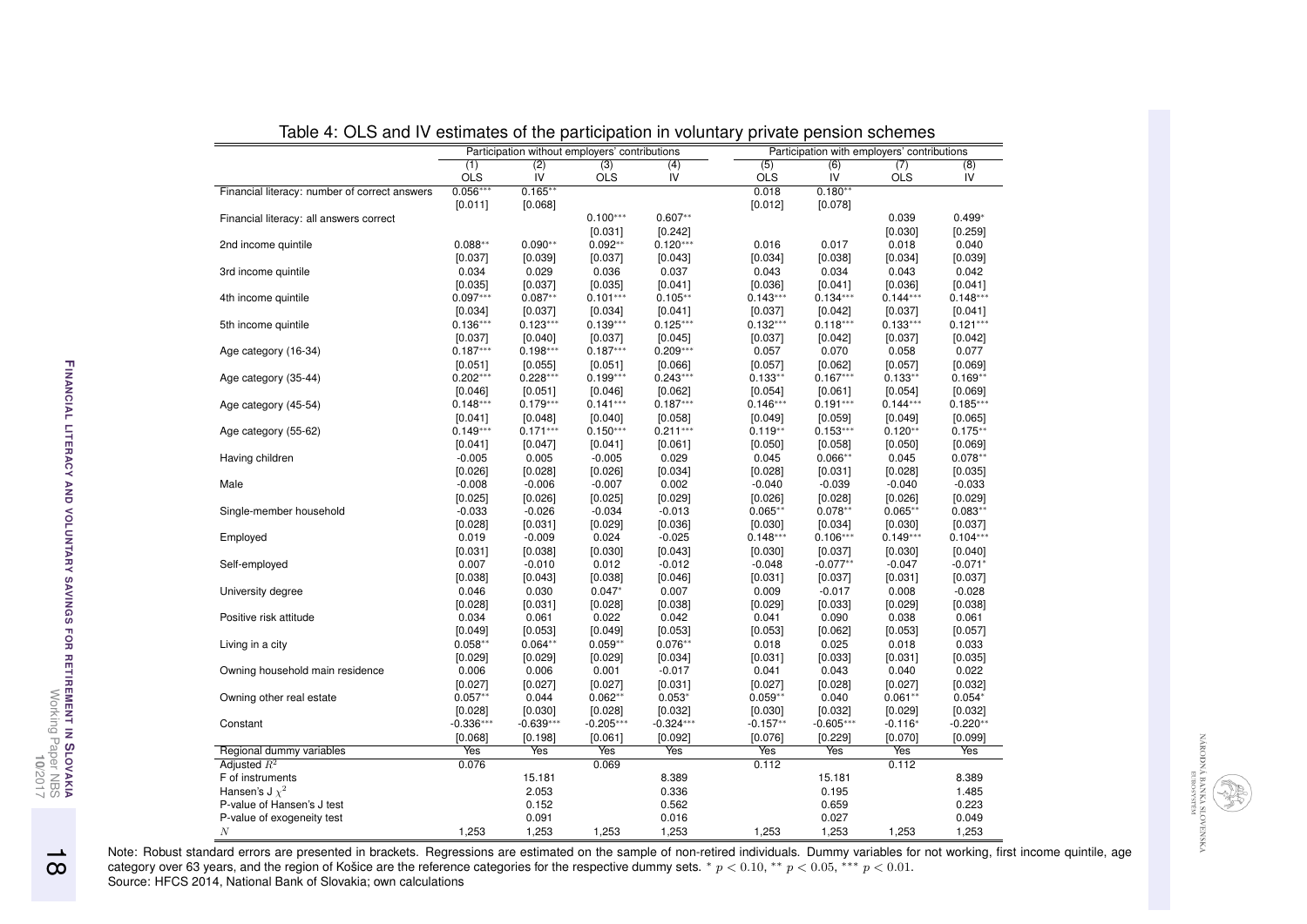### **4.3 ROBUSTNESS CHECK**

As a robustness check, we re-estimate the relationship between financial literacy and participation in the voluntary retirement savings schemes on a different age sub-sample of individuals. The voluntary retirement savings scheme in Slovakia is (unfortunately) designed so that it generates low annual yields, but on the other hand there are generous tax incentives and employers' contributions. Individuals with many decades until retirement may find the low yields more important and find it optimal to save privately in other vehicles – especially individuals with very high financial literacy. On the other hand, individuals with a shorter time until retirement may find the tax incentives and employer contributions more important and find it optimal to participate in the scheme. We therefore re-estimate the relationship for the non-retired individuals aged from 35 to 62 years. The results of robustness check part (both stages) are presented in Tables [D.3](#page-13-0) and [D.4,](#page-17-0) respectively and support our previous findings from the baseline models. The association remains positive and significant, and even strengthens in the IV models for both specifications of financial literacy compared to the baseline estimations. Likewise in the baseline models, we can reject the null hypothesis of exogeneity of financial literacy.

## <span id="page-18-0"></span>**5. CONCLUDING REMARKS**

Despite of decreasing benefits of state pensions in the majority of developed economies, individuals do not save adequately for their old age in private pension schemes as shown by the recent literature. Among important factors for retirement wealth accumulation, research has identified financial literacy to be an important ingredient of informed choices and sound financial and economic behaviour of individuals, including retirement savings. However, a gap in the literature remains for CEE countries in this regard.

The aim of this study was to cast light on the voluntary retirement saving behaviour of Slovak individuals with the main focus on financial literacy, as this topic has not been widely studied with representative microdata in CEE countries yet. Utilising recent data from the Slovak Household Finance and Consumption Survey, we find that the share of non-retired individuals voluntarily saving for their retirement is only about 16%. The share of non-retired individuals saving for old age in the employer-supported voluntary private pension schemes is around 19%. All in all, saving for retirement in the voluntary private pension schemes is still quite low in Slovakia, compared to other developed countries.

Only 17% of all the respondents surveyed were able to correctly answer all questions on financial literacy. Compared to the results from similar surveys for other developed countries (e.g. Germany, Netherlands, or Switzerland), this presents a gap in financial literacy of around 30 percentage points. While respondents typically understand concepts of interest rates, inflation and portfolio diversification, they tend to struggle with the riskiness concept. The lowest financial literacy is observed among low-educated, low-income and unemployed respondents. On the other hand, young individuals with university education and high incomes are the most financially literate. This can play an important role when individuals set up portfolios of their pension funds.

Our main result indicates that individuals' propensity to save for retirement in the supplementary private pension schemes is positively associated with financial literacy, controlling for a large set of socio-economic characteristics. Based on our empirical results we can conclude that the impact of financial literacy is stronger / more significant on individuals' decisions to participate in the voluntary private pension savings schemes compared to participation in schemes where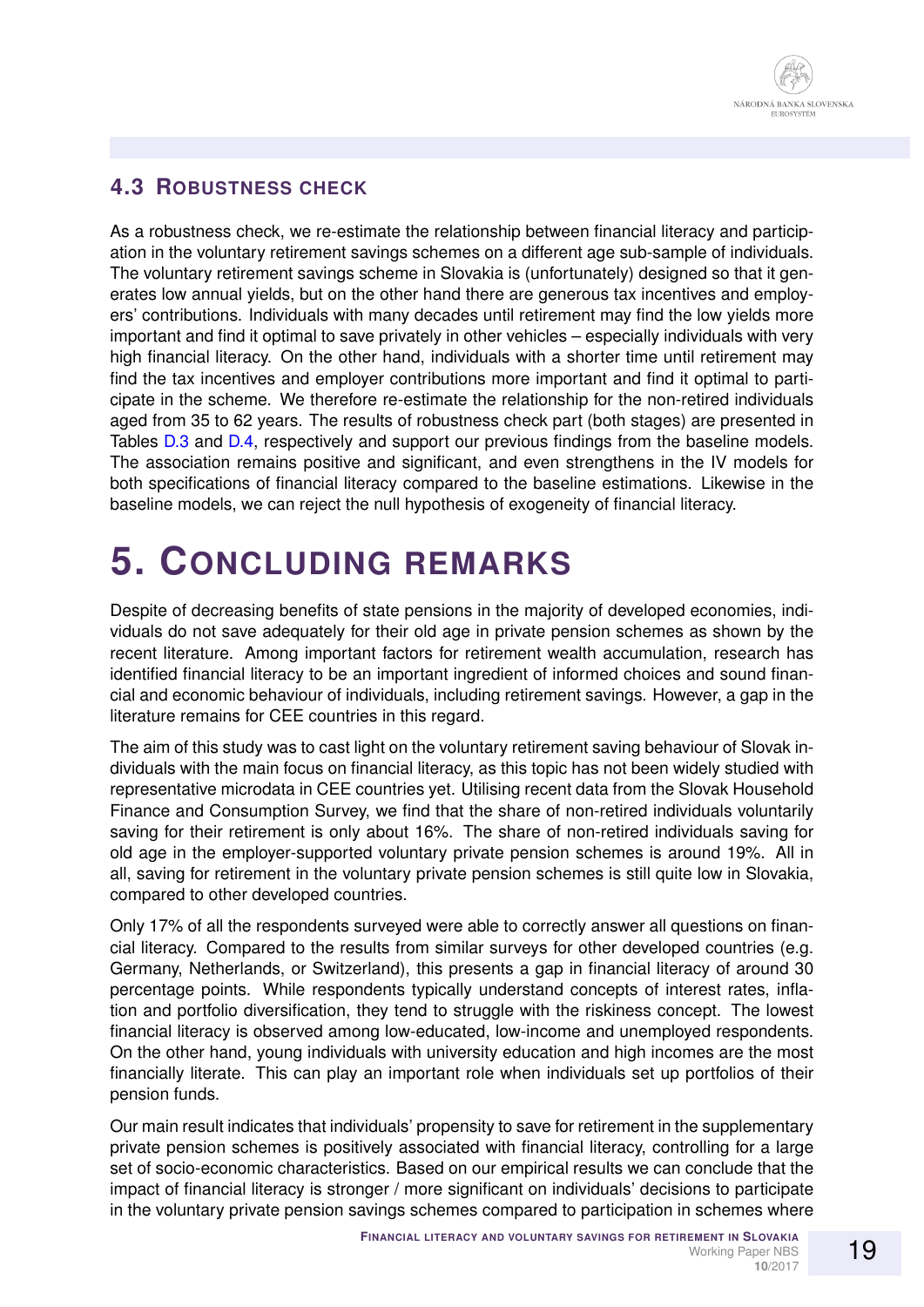individuals are rather motivated to participate by (generous) employers' contributions.

We have addressed possible endogeneity of financial literacy with a novel set of instrumental variables in instrumental variable approach. The effect of financial literacy remains positive and statistically significant, and becomes about three times larger in the IV estimates compared to OLS estimates. Furthermore, results are robust for different specifications of financial literacy and different age sub-samples.

Our findings, being the first study covering a CEE country, contribute to the growing body of empirical research on the relationship between financial literacy and retirement savings. We also contribute to the literature by using novel instrumental variables for financial literacy, which have not been used in the empirical research on household and personal finance yet. Our results can help policymakers in their efforts to promote voluntary saving behaviour of individuals by improving their financial literacy, especially the most vulnerable groups of the population including low-educated, low-income and unemployed individuals. Such policies are important, as shortfalls of financial literacy can have a strong effect on the financial security of individuals during their whole life.

It is important to emphasise that our research focuses solely on decisions of individuals to voluntarily save in the supplementary private pension schemes. There also exist other vehicles to accumulate wealth for old age. It has been argued that net yields (adjusted for relatively high fees) from investing in these pension schemes are limited compared to returns from investing in more sophisticated financial products. On the other hand, investing in such financial assets where individuals are not limited to premature withdrawals can have short-term benefits, but long-term consequences and might not be the best proxy for the retirement financial security. Nevertheless, we leave the question about the importance of financial literacy in demand for sophisticated financial products open for further research.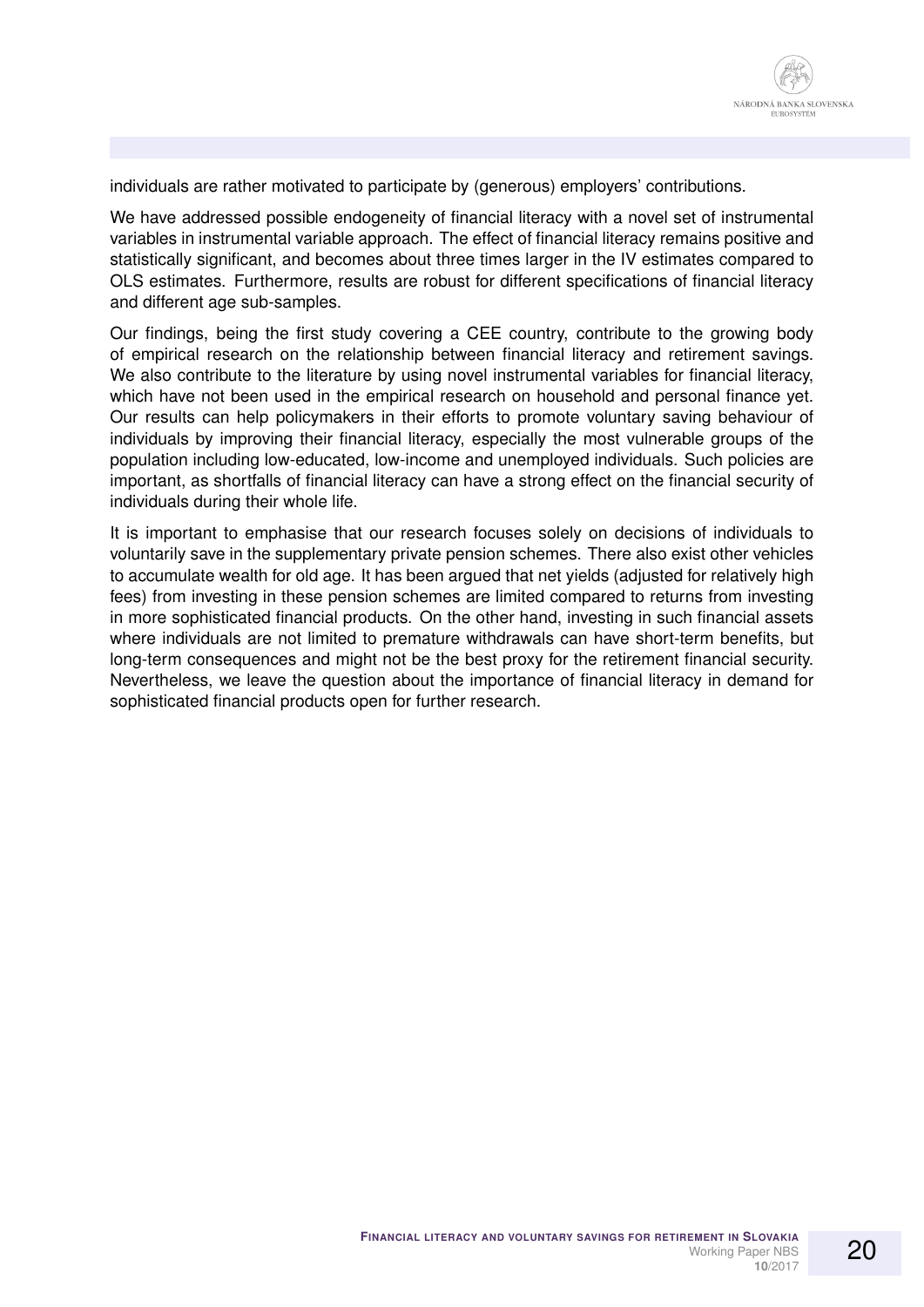### <span id="page-20-22"></span><span id="page-20-21"></span><span id="page-20-20"></span><span id="page-20-19"></span><span id="page-20-18"></span><span id="page-20-17"></span><span id="page-20-16"></span>**REFERENCES**

- <span id="page-20-13"></span>Agnew, J. R., H. Bateman, and S. Thorp (2013). Financial literacy and retirement planning in Australia. *Numeracy 6*(2), 7.
- <span id="page-20-12"></span>Alessie, R., M. Van Rooij, and A. Lusardi (2011). Financial literacy and retirement preparation in the Netherlands. *Journal of Pension Economics and Finance 10*(04), 527–545.
- Almenberg, J. and J. Säve-Söderbergh (2011). Financial literacy and retirement planning in Sweden. *Journal of Pension Economics and Finance 10*(04), 585–598.
- <span id="page-20-9"></span>Ameriks, J., A. Caplin, and J. Leahy (2003). Wealth accumulation and the propensity to plan. *The Quarterly Journal of Economics 118*(3), 1007–1047.
- <span id="page-20-15"></span>Arrondel, L., M. Debbich, and F. Savignac (2013). Financial Literacy and Financial Planning in France. *Numeracy 6*(2), 8.
- <span id="page-20-0"></span>Aslanyan, G. (2014). The migration challenge for PAYG. *Journal of Population Economics 27*(4), 1023–1038.
- <span id="page-20-5"></span>Atkinson, A. and F.-A. Messy (2011). Assessing financial literacy in 12 countries: an OECD/INFE international pilot exercise. *Journal of Pension Economics and Finance 10*(04), 657–665.
- <span id="page-20-6"></span>Badarinza, C., J. Y. Campbell, and T. Ramadorai (2016). International comparative household finance. *Annual Review of Economics 8*, 111–144.
- <span id="page-20-3"></span>Banks, J. (2010). Cognitive Function, Financial Literacy and Financial Outcomes at Older Ages: Introduction. *The Economic Journal 120*(548), F357–F362.
- <span id="page-20-7"></span>Beckmann, E. (2013). Financial literacy and household savings in Romania. *Numeracy 6*(2), 9.
- <span id="page-20-1"></span>Behrman, J. R., O. S. Mitchell, C. K. Soo, and D. Brava (2012). How financial literacy affects household wealth accumulation. *American Economic Review 102*(3), 300–304.
- <span id="page-20-2"></span>Bernheim, B. D. and D. M. Garrett (2003). The effects of financial education in the workplace: Evidence from a survey of households. *Journal of Public Economics 87*(7), 1487–1519.
- <span id="page-20-8"></span>Bernheim, B. D., J. Skinner, and S. Weinberg (2001). What accounts for the variation in retirement wealth among US households? *American Economic Review 91*(4), 832–857.
- <span id="page-20-10"></span>Boisclair, D., A. Lusardi, and P.-C. Michaud (2017). Financial literacy and retirement planning in Canada. *Journal of Pension Economics and Finance 16*(3), 277–296.
- <span id="page-20-11"></span>Bover, O., M. Schürz, J. Slacalek, and F. Teppa (2016). Eurosystem Household Finance and Consumption Survey: Main Results on Assets, Debt, and Saving. *International Journal of Central Banking 12*(2), 1–13.
- <span id="page-20-4"></span>Brown, J. R. and S. J. Weisbenner (2014). Why do individuals choose defined contribution plans? evidence from participants in a large public plan. *Journal of Public Economics 116*, 35–46.
- <span id="page-20-14"></span>Brown, M. and R. Graf (2013). Financial literacy and retirement planning in Switzerland. *Numeracy 6*(2), 6.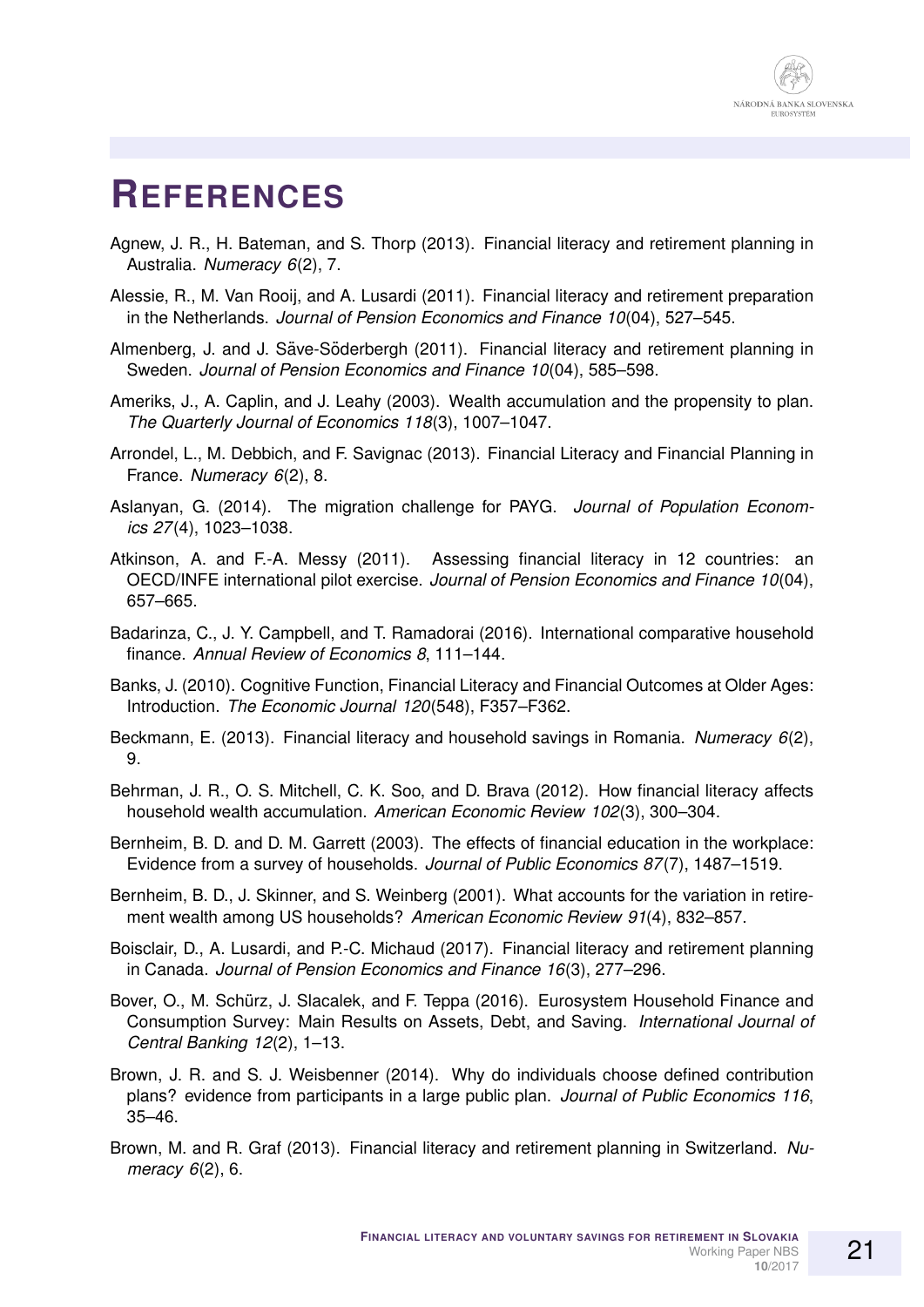- <span id="page-21-21"></span><span id="page-21-20"></span><span id="page-21-19"></span><span id="page-21-18"></span><span id="page-21-9"></span>Browning, M. and T. F. Crossley (2001). The life-cycle model of consumption and saving. *The Journal of Economic Perspectives 15*(3), 3–22.
- <span id="page-21-13"></span>Bucher-Koenen, T. and A. Lusardi (2011). Financial literacy and retirement planning in Germany. *Journal of Pension Economics and Finance 10*(04), 565–584.
- <span id="page-21-14"></span>Bucher-Koenen, T., A. Lusardi, R. Alessie, and M. van Rooij (2017). How Financially Literate Are Women? An Overview and New Insights. *Journal of Consumer Affairs 51*(2), 255–283.
- <span id="page-21-10"></span>Campbell, J. Y. (2006). Household finance. *The Journal of Finance 61*(4), 1553–1604.
- <span id="page-21-2"></span>Cardak, B. A. and R. Wilkins (2009). The determinants of household risky asset holdings: Australian evidence on background risk and other factors. *Journal of Banking and Finance 33*(5), 850–860.
- <span id="page-21-7"></span>Carmel, E., D. Carmel, D. Leiser, and A. Spivak (2015). Facing a biased adviser while choosing a retirement plan: the impact of financial literacy and fair disclosure. *Journal of Consumer Affairs 49*(3), 576–595.
- <span id="page-21-3"></span>Christelis, D., T. Jappelli, and M. Padula (2010). Cognitive abilities and portfolio choice. *European Economic Review 54*(1), 18–38.
- Crossan, D., D. Feslier, and R. Hurnard (2011). Financial literacy and retirement planning in New Zealand. *Journal of Pension Economics and Finance 10*(04), 619–635.
- <span id="page-21-1"></span>Crossley, T. F., T. Schmidt, P. Tzamourani, and J. K. Winter (2017). Interviewer effects and the measurement of financial literacy. Technical report, Institute for Social and Economic Research.
- <span id="page-21-6"></span>Disney, R. and J. Gathergood (2013). Financial literacy and consumer credit portfolios. *Journal of Banking and Finance 37*(7), 2246–2254.
- <span id="page-21-17"></span>ECB (2013). The Eurosystem Household Finance and Consumption Survey-Methodological report. Technical report, European Central Bank.
- <span id="page-21-11"></span>Fernandes, D., J. G. Lynch Jr, and R. G. Netemeyer (2014). Financial literacy, financial education, and downstream financial behaviors. *Management Science 60*(8), 1861–1883.
- <span id="page-21-16"></span>Fidrmuc, J. and M. Senaj (2014). Income, Schooling and Housing Wealth during Economic Reforms. *Czech Journal of Economics and Finance 64*(2), 160–176.
- <span id="page-21-15"></span>Fornero, E. and C. Monticone (2011). Financial literacy and pension plan participation in Italy. *Journal of Pension Economics and Finance 10*(04), 547–564.
- <span id="page-21-5"></span>Gaudecker, H.-M. V. (2015). How does household portfolio diversification vary with financial literacy and financial advice? *The Journal of Finance 70*(2), 489–507.
- <span id="page-21-4"></span>Guiso, L. and E. Viviano (2015). How much can financial literacy help? *Review of Finance 19*(4), 1347–1382.
- <span id="page-21-0"></span>Hujo, K. (2014). *Reforming Pensions in Developing and Transition Countries*. Springer.
- <span id="page-21-12"></span>Jappelli, T. (2010). Economic literacy: An international comparison. *The Economic Journal 120*(548).
- <span id="page-21-8"></span>Jappelli, T. and M. Padula (2013). Investment in financial literacy and saving decisions. *Journal of Banking and Finance 37*(8), 2779–2792.

Kalmi, P. and O.-P. Ruuskanen (2015). Financial Literacy and Retirement Planning in Finland.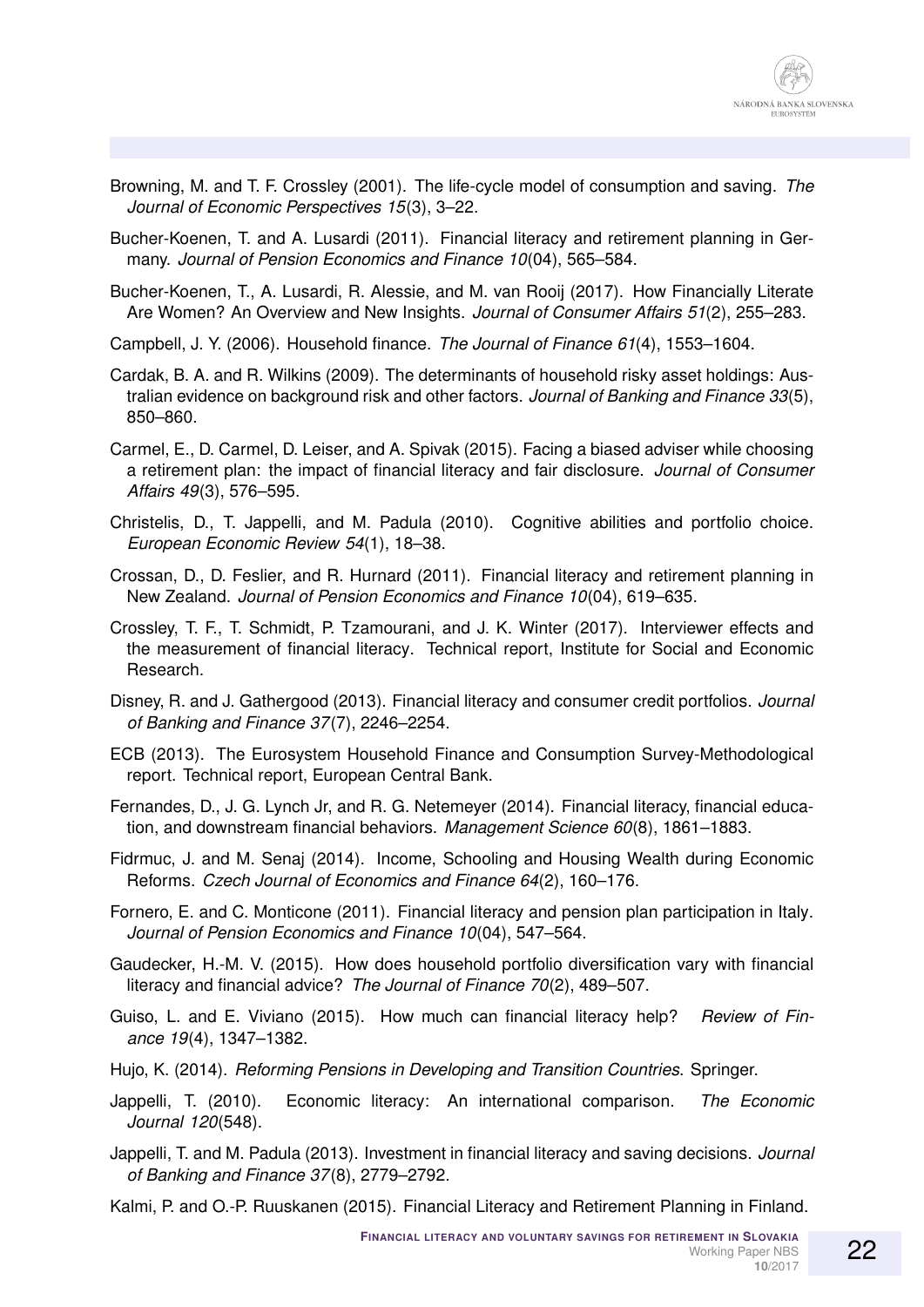- <span id="page-22-13"></span><span id="page-22-12"></span><span id="page-22-11"></span><span id="page-22-10"></span>Klapper, L. and G. A. Panos (2011). Financial literacy and retirement planning: the Russian case. *Journal of Pension Economics and Finance 10*(04), 599–618.
- <span id="page-22-2"></span>Lusardi, A. and O. S. Mitchell (2007). Baby boomer retirement security: The roles of planning, financial literacy, and housing wealth. *Journal of Monetary Economics 54*(1), 205–224.
- Lusardi, A. and O. S. Mitchell (2011a). Financial literacy and retirement planning in the United States. *Journal of Pension Economics and Finance 10*(04), 509–525.
- <span id="page-22-5"></span>Lusardi, A. and O. S. Mitchell (2011b). Financial literacy around the world: an overview. *Journal of Pension Economics and Finance 10*(04), 497–508.
- <span id="page-22-1"></span>Lusardi, A. and O. S. Mitchell (2014). The economic importance of financial literacy: Theory and evidence. *Journal of Economic Literature 52*(1), 5–44.
- <span id="page-22-7"></span>Moure, N. G. (2016). Financial literacy and retirement planning in Chile. *Journal of Pension Economics and Finance 15*(02), 203–223.
- <span id="page-22-8"></span>Nakajima, M. and I. A. Telyukova (2011). Home equity in retirement. *Age 65*(75), 85.
- <span id="page-22-0"></span>OECD (2015). *Pensions at a Glance 2015: OECD and G20 indicators*. Organisation for Economic Co-operation and Development.
- <span id="page-22-6"></span>Sekita, S. (2011). Financial literacy and retirement planning in Japan. *Journal of Pension Economics and Finance 10*(04), 637–656.
- <span id="page-22-4"></span>Van Rooij, M., A. Lusardi, and R. Alessie (2011). Financial literacy and stock market participation. *Journal of Financial Economics 101*(2), 449–472.
- <span id="page-22-3"></span>Van Rooij, M. C., A. Lusardi, and R. J. Alessie (2012). Financial literacy, retirement planning and household wealth. *The Economic Journal 122*(560), 449–478.

<span id="page-22-9"></span>Wooldridge, J. M. (2010). *Econometric analysis of cross section and panel data*. MIT press.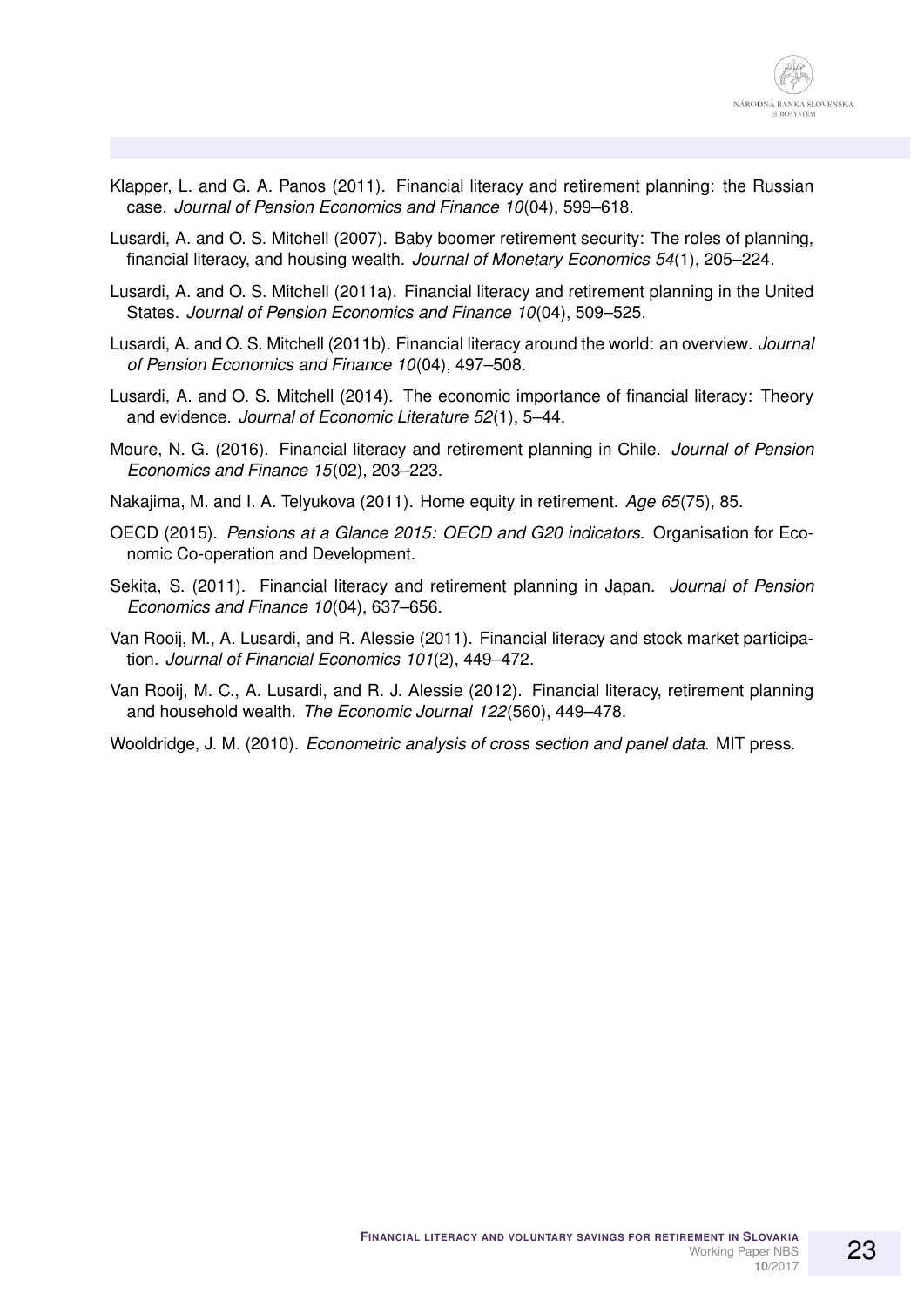

### **APPENDIX**

# <span id="page-23-0"></span>**A. DESCRIPTION OF THE SLOVAK PENSION SYSTEM**

The pension system in Slovakia is a multi-tier system based on the Chilean system with three tiers. The system was introduced in 2005 after the structural reform was launched.<sup>[13](#page-23-1)</sup> The first tier is represented by the former PAYG system, the second tier is a contribution-based pension savings system and the third tier represents a supplementary pension scheme.

The first, PAYG, tier is a continuation of the previously implemented pension system and this pension scheme is compulsory for all of the active working population. Pensions for current retirees are continuously financed by contributions paid by the active working population. This tier represents a defined-benefit plan. Benefits for retirees are based on the period of individuals' economic activity and the level of income. Even though the amount of contributions is linked to the amount of the benefits provided, there is a strong element of intergenerational solidarity. This tier is administrated by the Social Insurance Agency, a public institution. There are two types of sub-schemes operated by this tier: pension insurance that provides income for the retired population and insurance in the event of death, and disability insurance for individuals whose earning capacity has declined due to long-term illness or health issues.

As an innovation of the new pension system, a fully-funded defined-contribution tier was established. This tier represents a contribution-based plan that is financed by capitalization of pension funds managed by private pension fund management companies and with mandatory participation for those who have once entered. The amount of pension benefits depends on the capitalized contributions paid, which are collected in the personal accounts of individuals. These funds are invested according to the strategy chosen by a client of the private pension fund company. Since the establishment of this tier up until now, the obligation to participate in this tier has varied substantially.<sup>[14](#page-23-2)</sup>

Individuals participating in both tiers will receive a combined pension from both sources. The first part will be a proportionally reduced pension from the first tier which is paid by the Social Insurance Agency and the other part of the pension will depend on the contributions paid and

<span id="page-23-1"></span> $13$ Before the reform took place, the pension system had been functioning mainly as a mono-tier pay-as-you-go system (PAYG) with deeply implemented elements of intergenerational solidarity. Adverse development of demography has revealed the weak spots of such a system, as the ratio of contributors to beneficiaries started to decrease dramatically and the sustainability of the system was pushed to the limit. For example, in 2015, the old-age dependency ratio (i.e. number of people of retirement age per 100 people of working age) was 20.6% and this share is estimated to further increase to 55.4% in 2050 [\(OECD,](#page-22-0) [2015\)](#page-22-0). Based on these trends, Slovak government prepared legislative changes to transfer part of the responsibility for future retirement income and wealth onto individuals.

<span id="page-23-2"></span> $14$ After the adoption of this scheme, participation in the system was compulsory for individuals who became active for the first time in their life after 1st January 2005 and voluntary for the others. However, it was not recommended for those who should retire earlier than 10 years after enrolling in the system. In 2008, participation in this system changed to voluntary for all participants. In 2012, participation for the new working population in the system was again made obligatory and in 2013 and 2015 the system was changed again. Currently, individuals may voluntarily choose if they want to participate in this saving scheme. However, they should be younger than 35 years and once they decide for the participation then the saving becomes mandatory.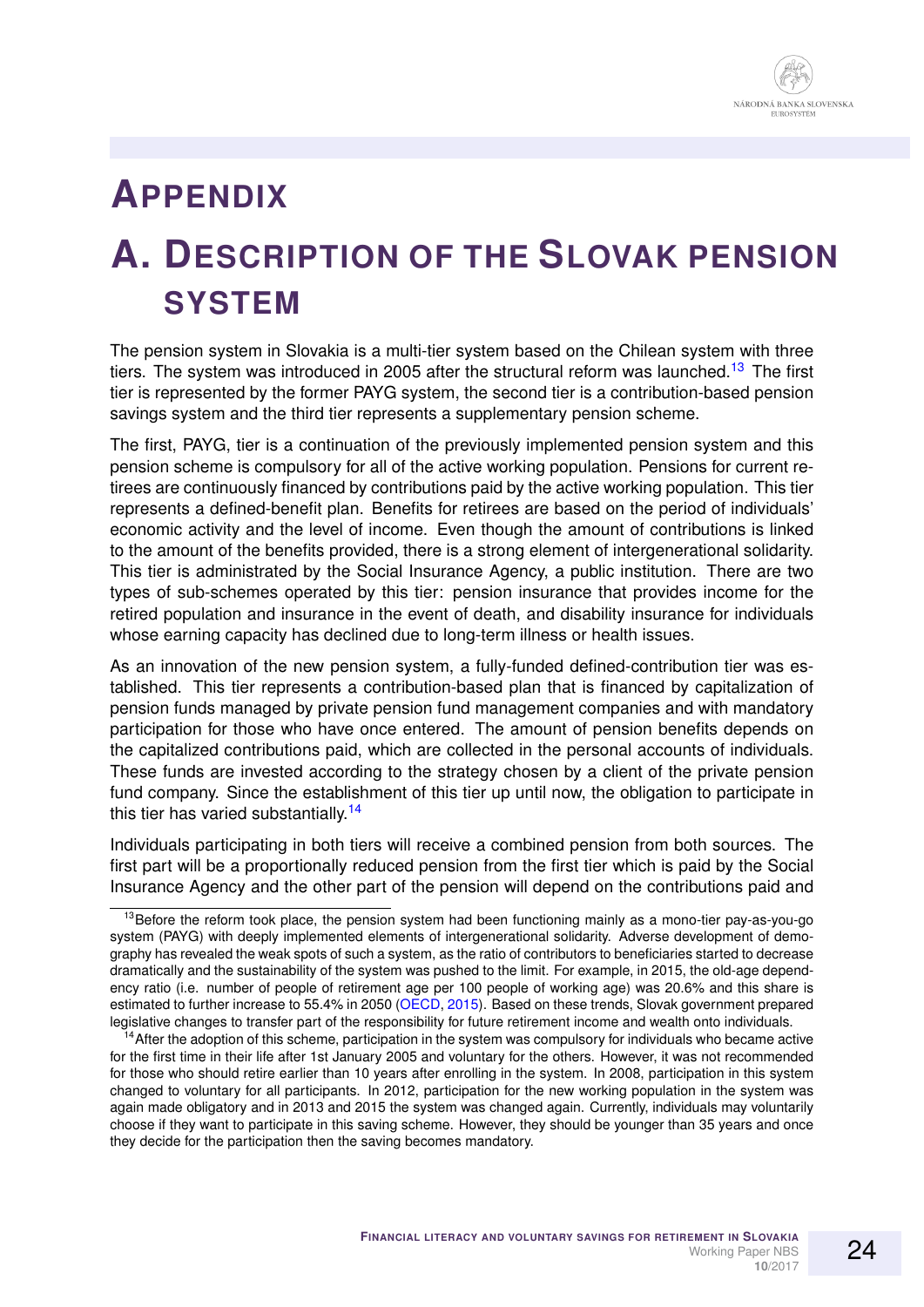investment returns from the chosen investment strategy.<sup>[15](#page-24-0)</sup> Currently in Slovakia, the mandatory contributions to pension schemes are 18% of gross income, from which 13.75% is dedicated to the first pillar and the remaining 4.25% to the second tier.<sup>[16](#page-24-1)</sup>

The last part of the pension system, the third tier, is a fully-funded defined-contribution pen-sion scheme managed by supplementary pension management companies.<sup>[17](#page-24-2)</sup> Participation in this form of pension scheme is optional except for employees in hazardous professions (e.g. miners, pilots and others) who must participate by law. The third tier is virtually a hybrid between personal pension schemes and employment-based schemes typical for Western European countries such as the UK, Ireland or the Netherlands. Employees have two options how to participate in this system, either individually or with their employers' contributions. These contributions are usually a part of the compensation benefits and not all employers offer this benefit. The government supports voluntary savings and since 2014 participants (employees as well as employers) can subtract contributions into the third tier from their income tax base.<sup>[18](#page-24-3)</sup>

The existing pension system in Slovakia is fairly young and has overcome many hurdles from its establishment. One of the most serious is political and system instability concerning especially the second contribution-based tier. Retirement saving presents a long-term investment decision. However, in the enrolment system, participation as well as the amount of contributions have changed several times during the last decade. After continuous debates about sustainability of the PAYG system and volatility of the second tier, non-mandatory saving for retirement seems to be a superior strategy for individuals to accumulate sufficient wealth for their retirement period.

<span id="page-24-0"></span><sup>&</sup>lt;sup>15</sup> According to the Slovak legislation, participants could choose among at least two different types of investment funds (a fund focused on investments in bonds and a fund focused on investments in shares) that differ based on the level of risk and return. In reality, private pension fund management companies offer more than these two funds, typically also a combination of the two as well as an index fund.

<span id="page-24-1"></span><sup>&</sup>lt;sup>16</sup>Note that this proportion has varied during the existence of the new system. Since 2005 to 2011, the contributions were half to half (i.e. 9% to the first pillar and 9% to the second pillar). Since 2012 to 2016, 14% of the contributions were dedicated to the first pillar, and the remaining 4% to the second pillar. Since 2017, 4.25% of the contributions are dedicated to the second pillar. The share of contributions to the first and second pillar will stabilise in 2024 at the ratio of 12:6%.

<span id="page-24-2"></span> $17$ Note that prior to 2005, when the major reform of the pension system occurred, there was an insurance saving scheme with insurance savings contracts lasting until retirement of the insured person which were operated by supplementary pension insurance companies.

<span id="page-24-3"></span> $18$ This benefit was canceled by law for physical entities in 2011 and introduced again from 2014 but with a substantially lower amount.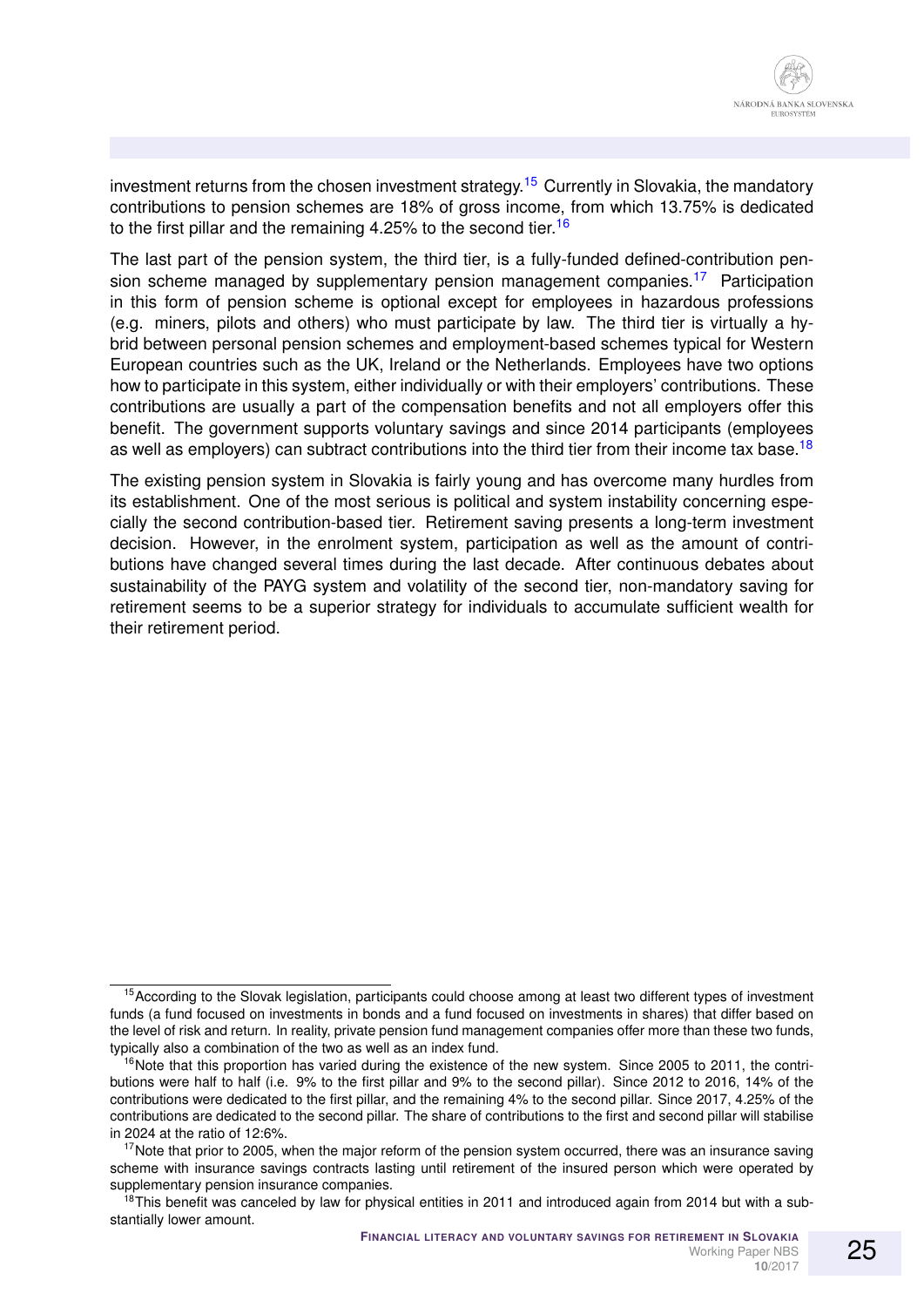### **B.STUDIES ON FINANCIAL LITERACY AND RETIREMENT SAV-INGS**

| Study                                | Country            | Level of financial<br>literacy (all correct) | Share of<br>planners/savers for<br>retirement | Impact of financial<br>literacy on retirement<br>planning/saving | Endogeneity of FL<br>addressed |
|--------------------------------------|--------------------|----------------------------------------------|-----------------------------------------------|------------------------------------------------------------------|--------------------------------|
| Agnew et al. (2013)                  | Australia          | 43%                                          | Planning (32%)                                | $(+)$                                                            | <b>YES</b>                     |
| Boisclair et al. (2017)              | Canada             | 42%                                          | Actual saving (70%)                           | $(+)$                                                            | NO                             |
| <b>Moure (2016)</b>                  | Chile              | 7%                                           | Planning (9%)                                 | $(+)$                                                            | NO                             |
| Kalmi and Ruuskanen (2015)           | Finland            | 39%                                          | Planning (29%)                                | $(+)$                                                            | NO                             |
| Arrondel et al. (2013)               | France             | 31%                                          | Planning (25%)                                | $^{(+)}$                                                         | NO                             |
| Bucher-Koenen and Lusardi (2011)     | Germany            | 53%                                          | Planning (25%)                                | $(+)$                                                            | <b>YES</b>                     |
| Fornero and Monticone (2011)         | Italy              | 25%                                          | Actual saving (14%)                           | $(+)$                                                            | <b>YES</b>                     |
| Sekita (2011)                        | Japan              | 27%                                          | Planning (40%)                                | $^{(+)}$                                                         | <b>YES</b>                     |
| Alessie et al. (2011)                | <b>Netherlands</b> | 45%                                          | Planning (13%)                                | $^{(+)}$                                                         | <b>YES</b>                     |
| Crossan et al. (2011)                | New Zealand        | 24%                                          | Planning (27%)                                | $(-/+)$                                                          | NO                             |
| Beckmann (2013)                      | Romania            | 4%                                           | Actual saving (2%)                            | $(+)$                                                            | NO                             |
| Klapper and Panos (2011)             | Russia             | 4%                                           | Actual saving (19%)                           | $^{(+)}$                                                         | <b>YES</b>                     |
| Almenberg and Säve-Söderbergh (2011) | Sweden             | 27%                                          | Planning (24%)                                | $^{(+)}$                                                         | NO                             |
| Brown and Graf (2013)                | Switzerland        | 52%                                          | Actual saving (41%)                           | $^{(+)}$                                                         | NO.                            |
| Lusardi and Mitchell (2011a)         | <b>USA</b>         | 30%                                          | Planning (43%)                                | $^{(+)}$                                                         | <b>YES</b>                     |

Table B.1: Overview of empirical studies on financial literacy and saving/planning for retirement

 Note: The level of financial literacy in particular studies is assessed based on the basic three financial literacy questions (i.e. capacity to do calculus with interest rates,understanding of inflation, and understanding of risk diversification) except Finland with nine financial literacy questions asked.

Source: Own processing based on the available literature

NOONN Á BANKA SLOVENSK.<br>EUROSYSTÉM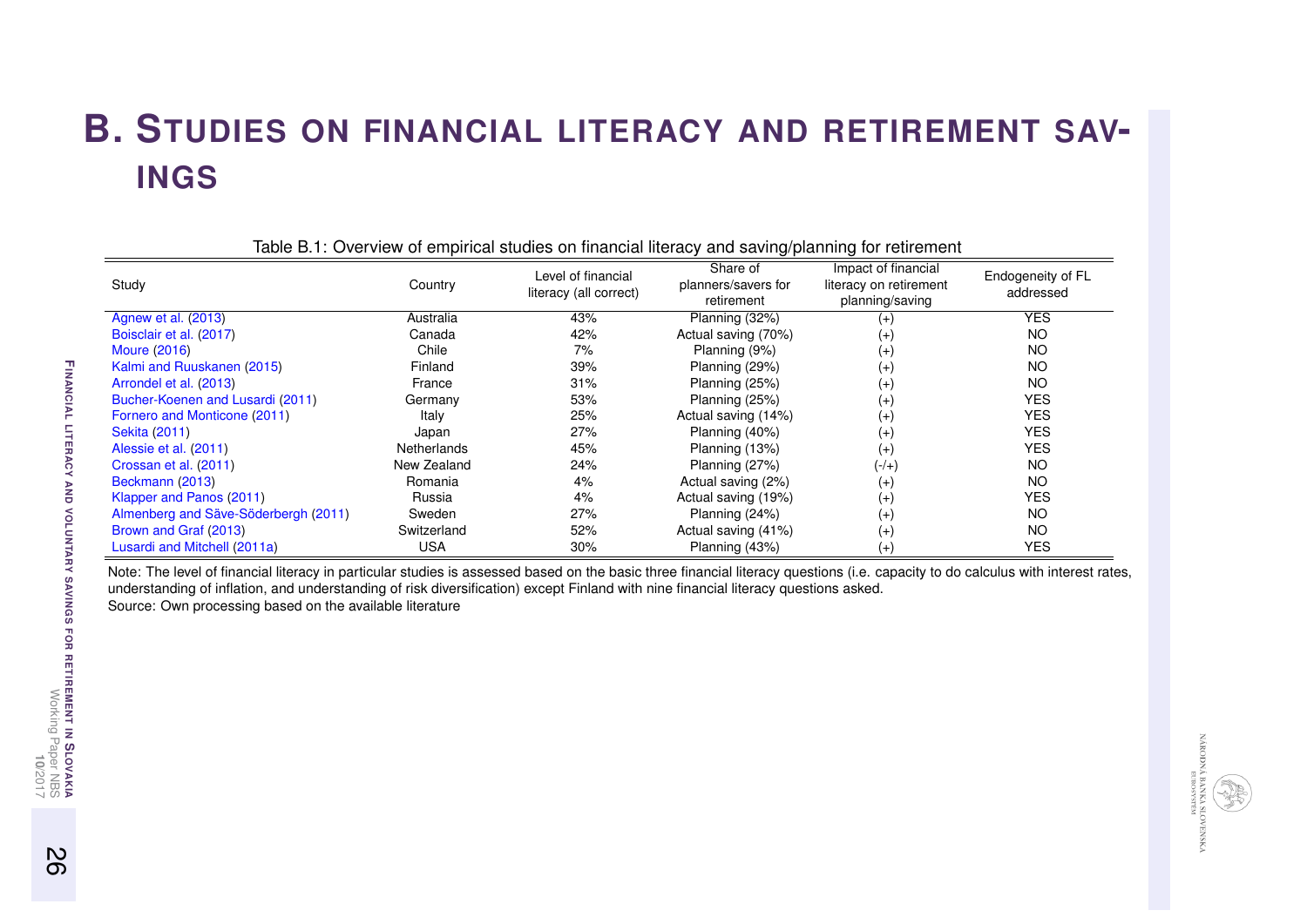

## <span id="page-26-0"></span>**C. FINANCIAL LITERACY QUESTIONS IN THE SLOVAK HFCS**

This appendix contains detailed description of questions on financial literacy in the Slovak HFCS. Correct answers are marked in bold.

- Q1) Fixed interest rates: Of the following types of mortgages which one do you think will allow you from the start to fix both the amount and the number of instalments needed to pay off the loan?
	- a) Floating-rate mortgage
	- b) **Fixed-rate mortgage**
	- c) Do not know
	- d) No answer
- Q2) Inflation: Imagine leaving 1,000 euros in a current account that pays 1% interest and has no charges. Imagine also that prices increase by 2%. Do you think that if you withdraw the money in a year's time you will be able to buy the same amount of goods as if you spent the 1,000 euros today?
	- a) Yes
	- b) **No, I will be able to buy less**
	- c) No, I will be able to buy more
	- d) Do not know
	- e) No answer
- Q3) Portfolio diversification: In your opinion, which of the following investment strategies entails a greater risk of losing money?
	- a) **Invest all savings in the securities issued by a single company**
	- b) Invest all savings in the securities issued by a wide range of unrelated companies
	- c) Do not know
	- d) No answer
- Q4) Risk: A company can obtain financing either issuing shares or bonds. In your opinion, which financial instrument entails a greater risk of losing money from the investor's point of view?
	- a) **Shares**
	- b) Bonds
	- c) Equally risky
	- d) I do not know the difference between bonds and shares
	- e) Do not know
	- f) No answer

27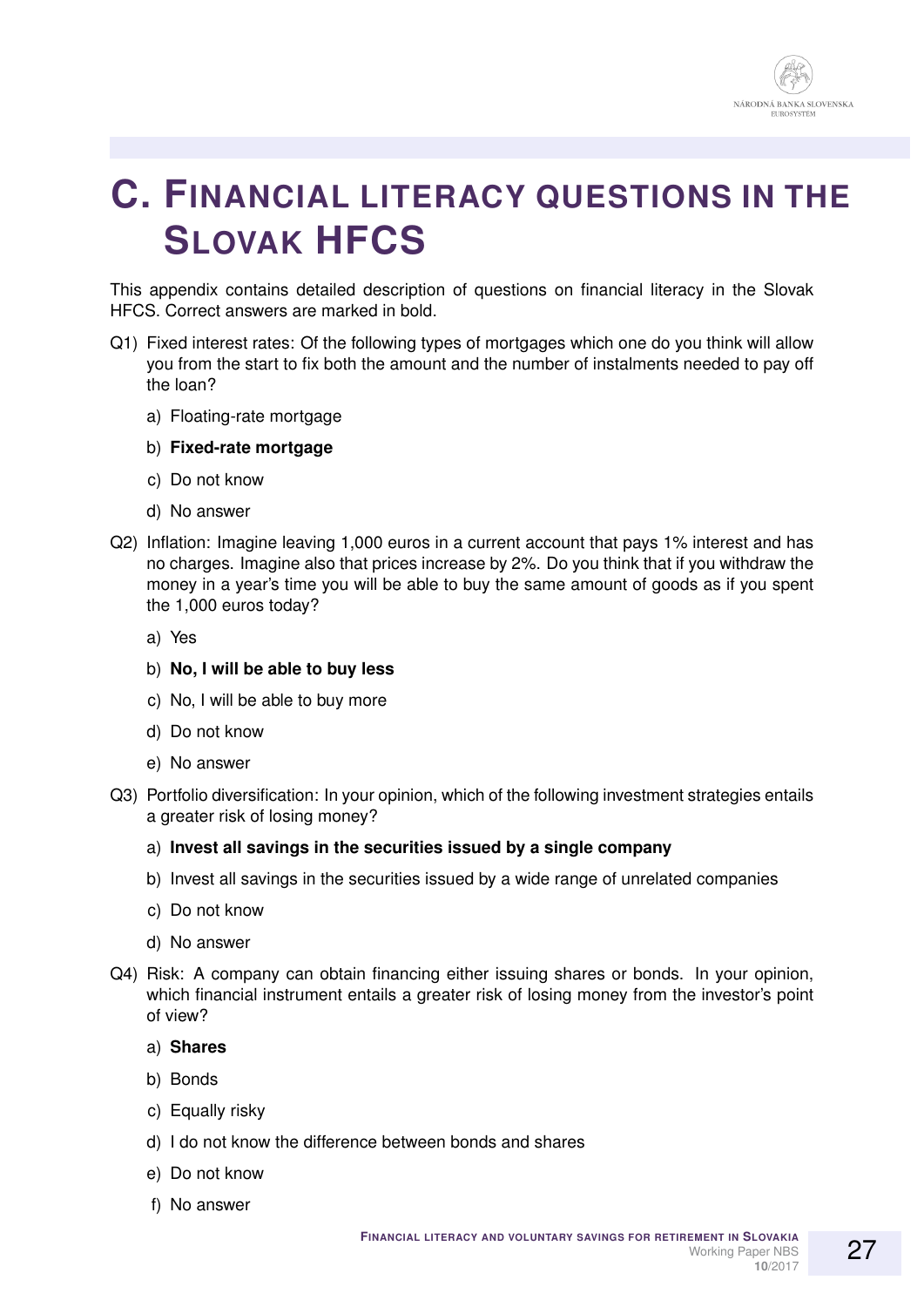

# **D. ADDITIONAL TABLES**

| Variable                                      | 010 <b>Different Company, 1999</b> and 2000 and 2001 and 2001 and 2001 and 2001 and 2001 and 2001 and 2001 and 2001 and<br>Definition |
|-----------------------------------------------|---------------------------------------------------------------------------------------------------------------------------------------|
|                                               | Dummy: 1 if respondent saves for retirement in a form of private pen-                                                                 |
| Savings without employers' contributions      | sion funds or whole life insurance contracts without employers' contri-                                                               |
|                                               | butions                                                                                                                               |
|                                               | Dummy: 1 if respondent saves for retirement in a form of private pen-                                                                 |
| Savings with employers' contributions         | sion funds or whole life insurance contracts with employers' contribu-                                                                |
|                                               | tions                                                                                                                                 |
| Financial literacy: number of correct answers | Number of correctly answered financial literacy questions                                                                             |
| Financial literacy: all answers correct       | Dummy: 1 if all financial literacy questions answered correctly                                                                       |
| Income quintiles                              | Dummy variables set for 5 (individual) income quantiles                                                                               |
| Male                                          | Dummy: 1 if male                                                                                                                      |
| Having children                               | Dummy: 1 if respondent has at least one child                                                                                         |
| Single-member household                       | Dummy: 1 if respondent lives in a single member household                                                                             |
|                                               | Dummy variables set for 5 age categories (16-34, 35-44, 45-54, 55-62,                                                                 |
| Age categories                                | and $63+$ )                                                                                                                           |
| University degree                             | Dummy: 1 if respondent gained university education                                                                                    |
| Positive risk attitude                        | Dummy: 1 if respondent declares positive attitude towards risk                                                                        |
| Employed                                      | Dummy: 1 if respondent is employed for wage                                                                                           |
| Self-employed                                 | Dummy: 1 if respondent is self-employed                                                                                               |
|                                               | Dummy: 1 if respondent is unemployed (including unemployed people,                                                                    |
| Not working                                   | students, and homemakers)                                                                                                             |
| Living in a city                              | Dummy: 1 if respondent lives in a city (population above 50,000)                                                                      |
|                                               | Dummy: 1 if respondent lives in a household owning household main                                                                     |
| Owning household main residence               | residence                                                                                                                             |
| Owning other real estate                      | Dummy: 1 if respondent lives in a household owning other real estate                                                                  |
|                                               | properties (e.g. house, apartment, garage, land, etc.)                                                                                |
| Regions                                       | Dummy variables set for regions of Bratislava, Trnava, Trenčín, Nitra,                                                                |
|                                               | Žilina, Banská Bystrica, Prešov, and Košice                                                                                           |
| Instrumental variable                         | Ability to understand questions in the survey; from poor (1) to excellent                                                             |
|                                               | (4)                                                                                                                                   |
| Instrumental variable                         | Ability to convert monetary values from Slovak crowns to euros; from                                                                  |
|                                               | poor (1) to excellent (4)                                                                                                             |

#### Table D.1: Description of variables used in regressions

Source: HFCS 2014, National Bank of Slovakia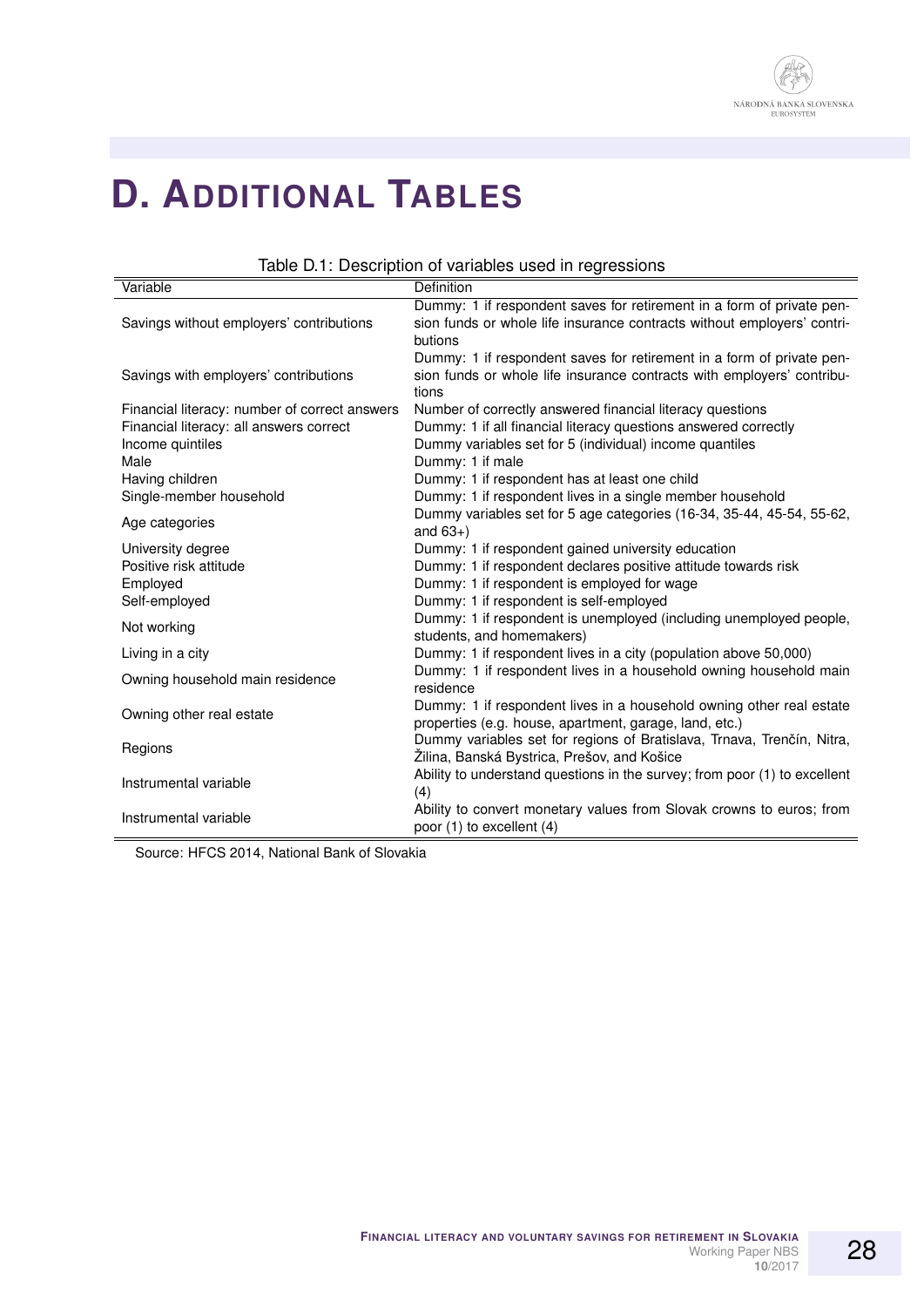|                                                                            | Financial literacy:<br>number of correct<br>answers | Financial literacy: all<br>answers correct |
|----------------------------------------------------------------------------|-----------------------------------------------------|--------------------------------------------|
| Instrument: ability to understand questions in the survey                  | $0.106**$                                           | $0.058***$                                 |
|                                                                            | [0.048]                                             | [0.020]                                    |
| Instrument: ability to convert monetary values from Slovak crowns to euros | $0.130***$                                          | 0.013                                      |
|                                                                            | [0.045]                                             | [0.018]                                    |
| Exogenous socio-economic control variables                                 | Yes                                                 | Yes                                        |
| Regional dummy variables                                                   | Yes                                                 | Yes                                        |
| Adjusted $R^2$                                                             | 0.058                                               | 0.036                                      |
| N                                                                          | 1,253                                               | 1,253                                      |

#### Table D.2: First-stage regression estimates of financial literacy

Note: Robust standard errors are presented in brackets. Regressions are estimated on the sample of non-retired individuals. Dummy variables for not working, first income quintile, age category over 63 years, and the region of Košice are the reference categories for the respective dummy sets.  $* p < 0.10, ** p < 0.05, ** p < 0.01$ . Source: HFCS 2014, National Bank of Slovakia; own calculations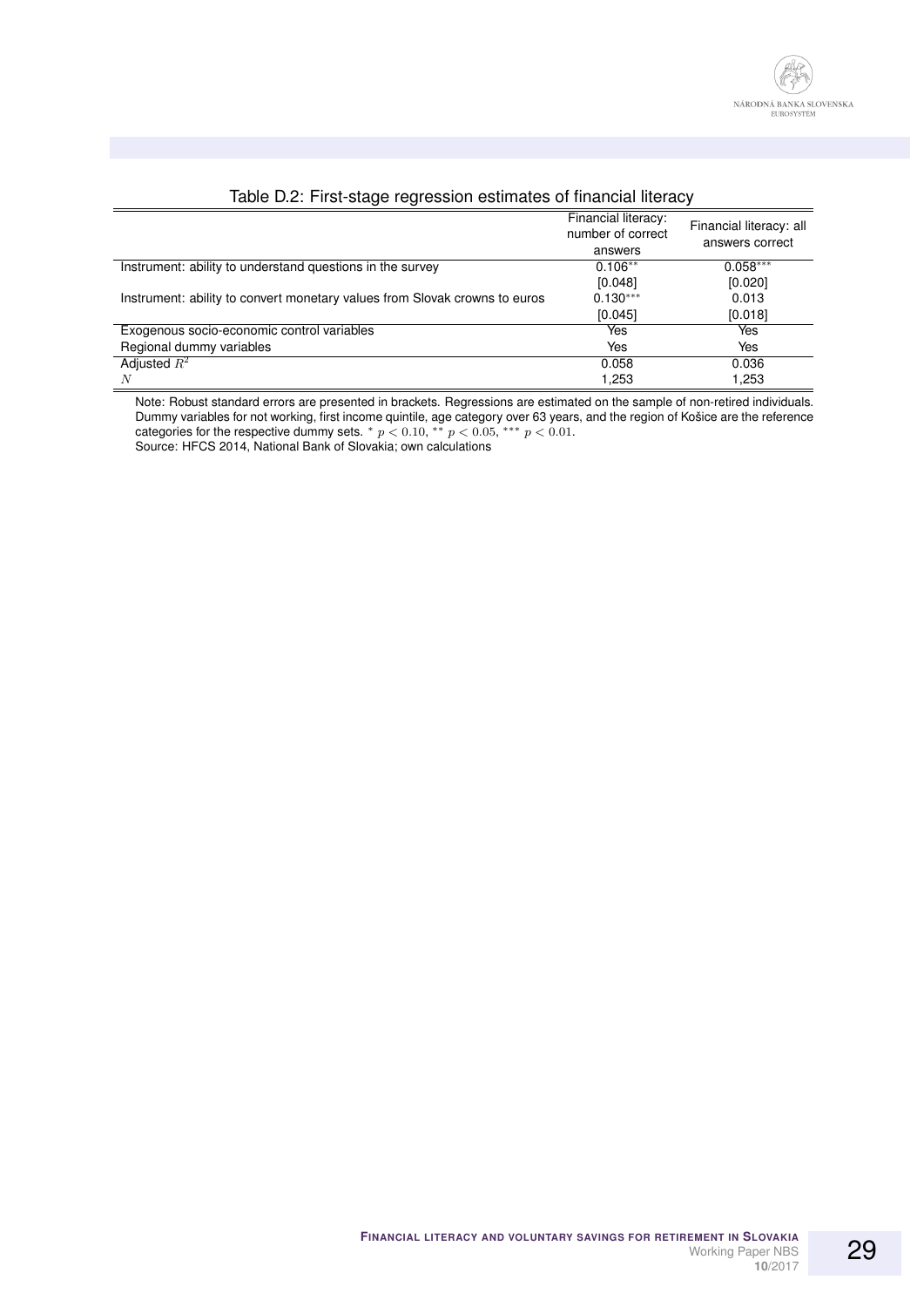|                                               |             | $\cdots$ parallel<br>Participation without employers' contributions |            | anon no colonial private |            |            | Participation with employers' contributions |           |
|-----------------------------------------------|-------------|---------------------------------------------------------------------|------------|--------------------------|------------|------------|---------------------------------------------|-----------|
|                                               | (1)         | (2)                                                                 | (3)        | (4)                      | (5)        | (6)        | (7)                                         | (8)       |
|                                               | <b>OLS</b>  | IV                                                                  | <b>OLS</b> | IV                       | <b>OLS</b> | IV         | <b>OLS</b>                                  | IV        |
| Financial literacy: number of correct answers | $0.057***$  | $0.191**$                                                           |            |                          | 0.015      | $0.220**$  |                                             |           |
|                                               | [0.012]     | [0.076]                                                             |            |                          | [0.013]    | [0.090]    |                                             |           |
| Financial literacy: all answers correct       |             |                                                                     | $0.104***$ | $0.725**$                |            |            | 0.024                                       | $0.693**$ |
|                                               |             |                                                                     | [0.034]    | [0.291]                  |            |            | [0.033]                                     | [0.329]   |
| 2nd income quintile                           | $0.068*$    | 0.068                                                               | $0.070*$   | $0.087*$                 | 0.013      | 0.014      | 0.014                                       | 0.028     |
|                                               | [0.039]     | [0.043]                                                             | [0.039]    | [0.047]                  | [0.037]    | [0.043]    | [0.037]                                     | [0.045]   |
| 3rd income quintile                           | 0.026       | 0.020                                                               | 0.026      | 0.005                    | 0.050      | 0.037      | 0.050                                       | 0.025     |
|                                               | [0.038]     | [0.041]                                                             | [0.038]    | [0.047]                  | [0.039]    | [0.048]    | [0.039]                                     | [0.053]   |
| 4th income quintile                           | $0.069*$    | 0.049                                                               | $0.072**$  | 0.054                    | $0.146***$ | $0.124**$  | $0.147***$                                  | $0.129**$ |
|                                               | [0.037]     | [0.040]                                                             | [0.037]    | [0.046]                  | [0.039]    | [0.049]    | [0.039]                                     | [0.050]   |
| 5th income quintile                           | $0.136***$  | $0.118***$                                                          | $0.137***$ | $0.108**$                | $0.147***$ | $0.127***$ | $0.147***$                                  | $0.116**$ |
|                                               | [0.041]     | [0.044]                                                             | [0.041]    | [0.050]                  | [0.040]    | [0.048]    | [0.040]                                     | [0.052]   |
| Age category (35-44)                          | $0.057*$    | $0.063*$                                                            | $0.053*$   | 0.033                    | 0.013      | 0.015      | 0.012                                       | $-0.014$  |
|                                               | [0.032]     | [0.033]                                                             | [0.032]    | [0.040]                  | [0.034]    | [0.036]    | [0.034]                                     | [0.041]   |
| Age category (45-54)                          | $-0.000$    | 0.012                                                               | $-0.008$   | $-0.026$                 | 0.026      | 0.042      | 0.025                                       | 0.003     |
|                                               | [0.025]     | [0.027]                                                             | [0.025]    | [0.031]                  | [0.027]    | [0.031]    | [0.027]                                     | [0.035]   |
| Having children                               | $-0.010$    | 0.000                                                               | $-0.009$   | 0.033                    | 0.037      | $0.062*$   | 0.037                                       | $0.087**$ |
|                                               | [0.027]     | [0.031]                                                             | [0.028]    | [0.040]                  | [0.030]    | [0.035]    | [0.030]                                     | [0.043]   |
| Male                                          | $-0.011$    | $-0.011$                                                            | $-0.009$   | $-0.005$                 | $-0.047*$  | $-0.051$   | $-0.047*$                                   | $-0.044$  |
|                                               | [0.027]     | [0.028]                                                             | [0.027]    | [0.032]                  | [0.029]    | [0.031]    | [0.029]                                     | [0.033]   |
| Single-member household                       | $-0.033$    | $-0.025$                                                            | $-0.031$   | $-0.004$                 | $0.067**$  | $0.079**$  | $0.067**$                                   | $0.097**$ |
|                                               | [0.030]     | [0.033]                                                             | [0.030]    | [0.040]                  | [0.033]    | [0.039]    | [0.033]                                     | [0.045]   |
| Employed                                      | 0.022       | $-0.012$                                                            | 0.028      | $-0.023$                 | $0.157***$ | $0.103**$  | $0.159***$                                  | $0.103**$ |
|                                               | [0.033]     | [0.042]                                                             | [0.033]    | [0.046]                  | [0.034]    | [0.043]    | [0.033]                                     | [0.047]   |
| Self-employed                                 | 0.019       | $-0.006$                                                            | 0.027      | 0.006                    | $-0.051$   | $-0.091**$ | $-0.049$                                    | $-0.072$  |
|                                               | [0.042]     | [0.049]                                                             | [0.042]    | [0.051]                  | [0.035]    | [0.044]    | [0.035]                                     | [0.045]   |
| University degree                             | 0.037       | 0.018                                                               | 0.038      | $-0.012$                 | 0.014      | $-0.024$   | 0.015                                       | $-0.042$  |
|                                               | [0.031]     | [0.035]                                                             | [0.032]    | [0.046]                  | [0.033]    | [0.040]    | [0.033]                                     | [0.048]   |
| Positive risk attitude                        | 0.044       | 0.084                                                               | 0.028      | 0.043                    | 0.023      | 0.091      | 0.019                                       | 0.040     |
|                                               | [0.053]     | [0.061]                                                             | [0.053]    | [0.059]                  | [0.057]    | [0.073]    | [0.057]                                     | [0.064]   |
| Living in a city                              | $0.082**$   | $0.099***$                                                          | $0.082**$  | $0.122***$               | 0.014      | 0.035      | 0.014                                       | 0.053     |
|                                               | [0.032]     | [0.034]                                                             | [0.032]    | [0.042]                  | [0.033]    | [0.039]    | [0.033]                                     | [0.046]   |
| Owning household main residence               | 0.012       | 0.018                                                               | 0.007      | $-0.011$                 | 0.015      | 0.023      | 0.013                                       | $-0.006$  |
|                                               | [0.029]     | [0.031]                                                             | [0.029]    | [0.035]                  | [0.031]    | [0.034]    | [0.031]                                     | [0.039]   |
| Owning other real estate                      | $0.060**$   | 0.043                                                               | $0.066**$  | $0.065*$                 | $0.058*$   | 0.034      | $0.060*$                                    | 0.059     |
|                                               | [0.030]     | [0.033]                                                             | [0.030]    | [0.035]                  | [0.032]    | [0.035]    | [0.031]                                     | [0.036]   |
| Constant                                      | $-0.199***$ | $-0.549***$                                                         | $-0.062$   | $-0.131*$                | $-0.007$   | $-0.537**$ | 0.028                                       | $-0.039$  |
|                                               | [0.060]     | [0.202]                                                             | [0.052]    | [0.071]                  | [0.067]    | [0.238]    | [0.058]                                     | [0.076]   |
| Regional dummy variables                      | Yes         | Yes                                                                 | Yes        | Yes                      | Yes        | Yes        | Yes                                         | Yes       |
| Adjusted $R^2$                                | 0.081       |                                                                     | 0.073      |                          | 0.117      |            | 0.116                                       |           |
| F of instruments                              |             | 12.357                                                              |            | 6.573                    |            | 12.357     |                                             | 6.573     |
| Hansen's J $\chi^2$                           |             | 2.610                                                               |            | 0.645                    |            | 0.016      |                                             | 0.749     |
| P-value of Hansen's J test                    |             | 0.106                                                               |            | 0.422                    |            | 0.900      |                                             | 0.387     |
| P-value of exogeneity test                    |             | 0.060                                                               |            | 0.008                    |            | 0.011      |                                             | 0.014     |
| $\boldsymbol{N}$                              | 1,072       | 1,072                                                               | 1,072      | 1,072                    | 1,072      | 1,072      | 1,072                                       | 1,072     |

Table D.3: OLS and IV estimates of the participation in voluntary private pension schemes (robustness check)

 $\frac{N}{10072}$  1,072 1,072 1,072 1,072 1,072 1,072 1,072 1,072 1,072 1,072 1,072 1,072 1,072 1,072 1,072 1,072 1,072 1,072 1,072 1,072 1,072 1,072 1,072 1,072 1,072 1,072 1,072 1,072 1,072 1,072 1,072 1,072 1,072 1,072 1,0 quintile, age category from 55 to 62 years, and the region of Košice are the reference categories for the respective dummy sets.  $* p < 0.10$ ,  $** p < 0.05$ ,  $** p < 0.01$ . Source: HFCS 2014, National Bank of Slovakia; own calculations

NÁRODNÁ BANKA SLOVENSKA<br>EUROSYSTÉM

30

/2017